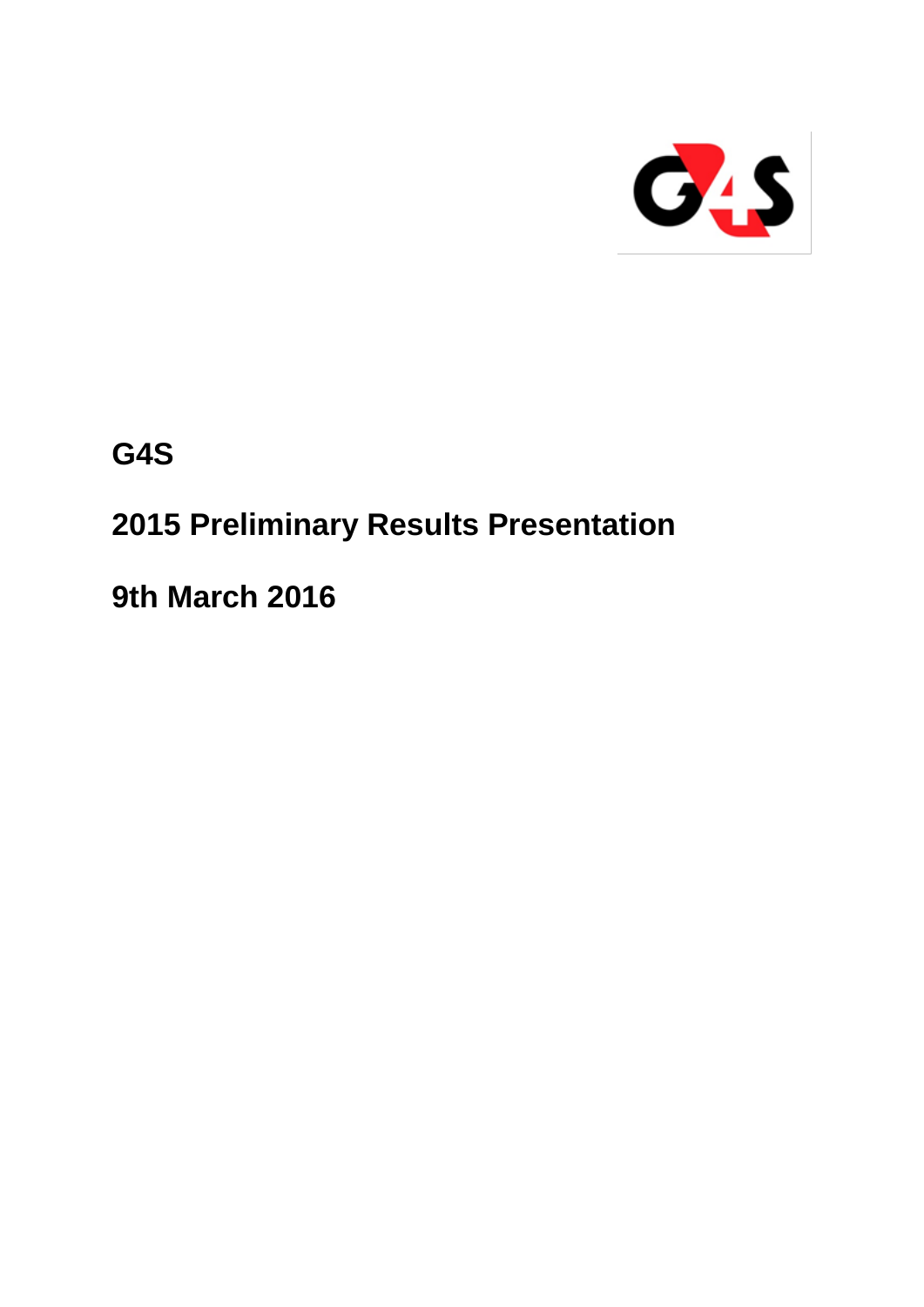#### **G4S**

**Ashley Almanza, Chief Executive Officer Himanshu Raja, Chief Financial Officer**

# **QUESTIONS FROM**

**Sylvia Foteva, Deutsche Bank Rob Plant, JP Morgan Andy Chu, Nomura Gideon Adler, Redburn Paul Checketts, Barclays Capital George Gregory, Exane BNP Paribas Ed Steele, Citigroup Kean Marden, Jefferies Rajesh Kumar, HSBC Allen Wells, Morgan Stanley**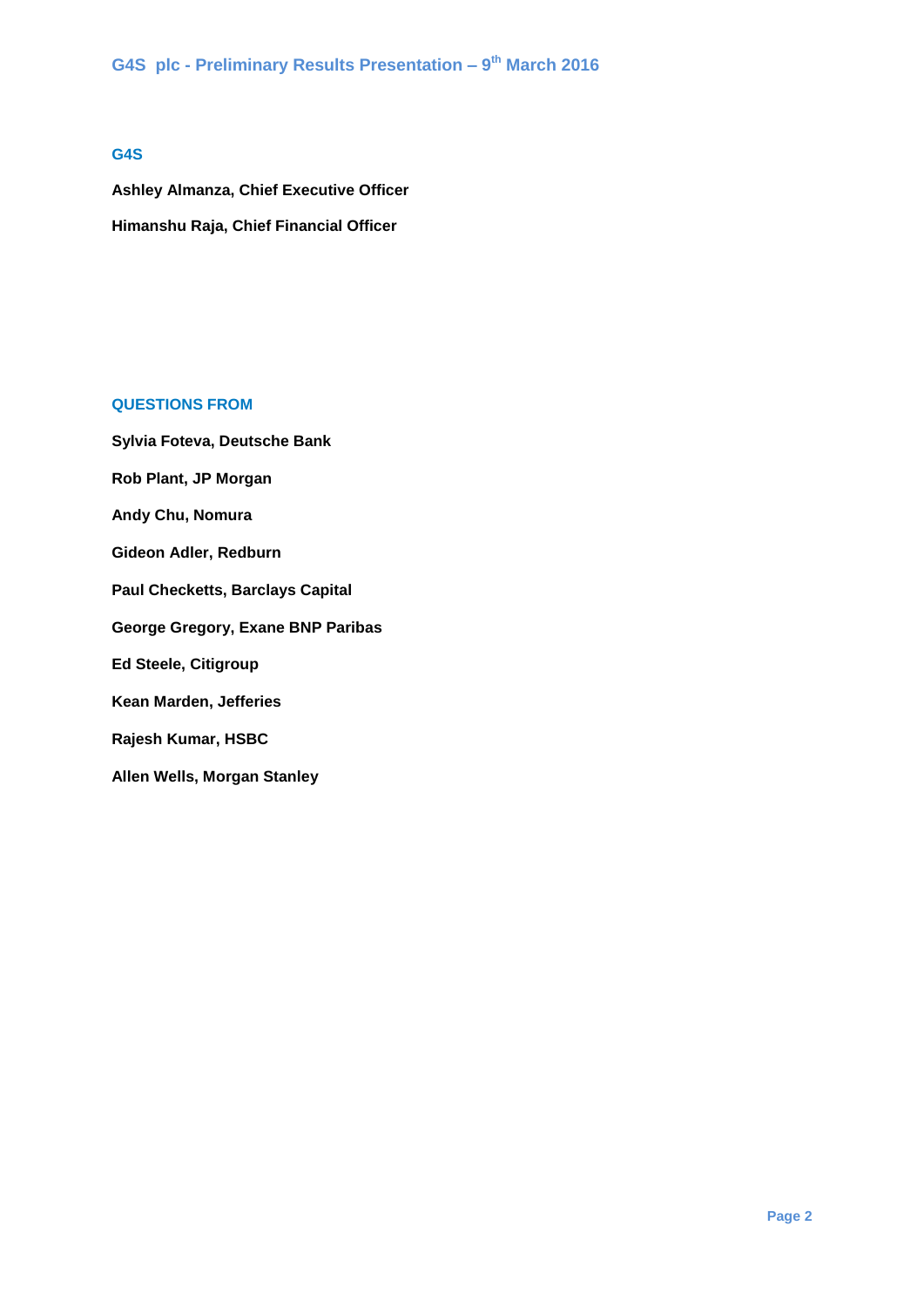#### *Business Review*

#### **Ashley Almanza, Chief Executive Officer**

Good morning ladies and gentlemen and a very warm welcome to the G4S Full Year 2015 Results Presentation.

I'm joined today as usual by Himanshu Raja, our Group CFO, and also with us today is Helen Parris our Director of Investor Relations who I think everyone knows. And we also have Søren Lundsberg, our General Counsel and Debbie Walker, our Group Director of Corporate Affairs.

Before we get started I'm going to draw your attention to the, by now I think, very familiar disclaimer on slide 3 and ask you to read that in your own time please.

We have the following agenda, key messages, results, highlights; we'll go through the regional business review as usual, talk a little bit about our strategy and plan. Then Himanshu will take us through the financials in more detail. That will take around 45 minutes and there will be plenty of time for Q&A. So we'll get started right away with the key messages.

Now I think everyone here and everyone listening knows that in November 2013 we laid out some plans to transform G4S. We have made substantial progress over the last two years with that transformation. And as you think about where you've come from, where we are today and where we're going, I think it's both helpful and important to think about this in three parts.

The first is our portfolio programme, where we're going through a very large portfolio of businesses and identifying those businesses that we will sell or discontinue and will not form part of the strategy going forward. That's improving our strategic, our commercial and our operational focus, and it's undoubtedly changing the shape of the Group and improving our operating and financial performance already today.

The second part is the now very well-known legacy contracts, and it's very clear that this has been a constant headwind for the last two and a half years. These remain important in our business, financially significant, important contracts that we must and will deliver. But they will diminish over time and they will diminish quite sharply over the next two to four years.

We're confident that they will diminish, not just because of the passage, the effluxion of time, but because the controls that we have in place today around major contract approvals could not be more different. And one thing we can be utterly confident, that if these contracts were before us today we would not sign those contracts. So the control environment, and the governance, and the risk assessment around major contract approvals is completely different. And I think that's a really important point.

And the third part of this is the most important part of our transformation programme. And that relates to the business in which we're investing and that will form part of our long term future and core to our strategy. We are creating long term value in those businesses and I'm pleased to say there is now tangible evidence of that investment showing returns, as is evident in our results. And the results of our continuing businesses, I think, are more than satisfactory.

The performance of those continuing businesses is evident not only in the full year results, but we saw quite strong momentum in the second half. We grew much faster in the second half than in the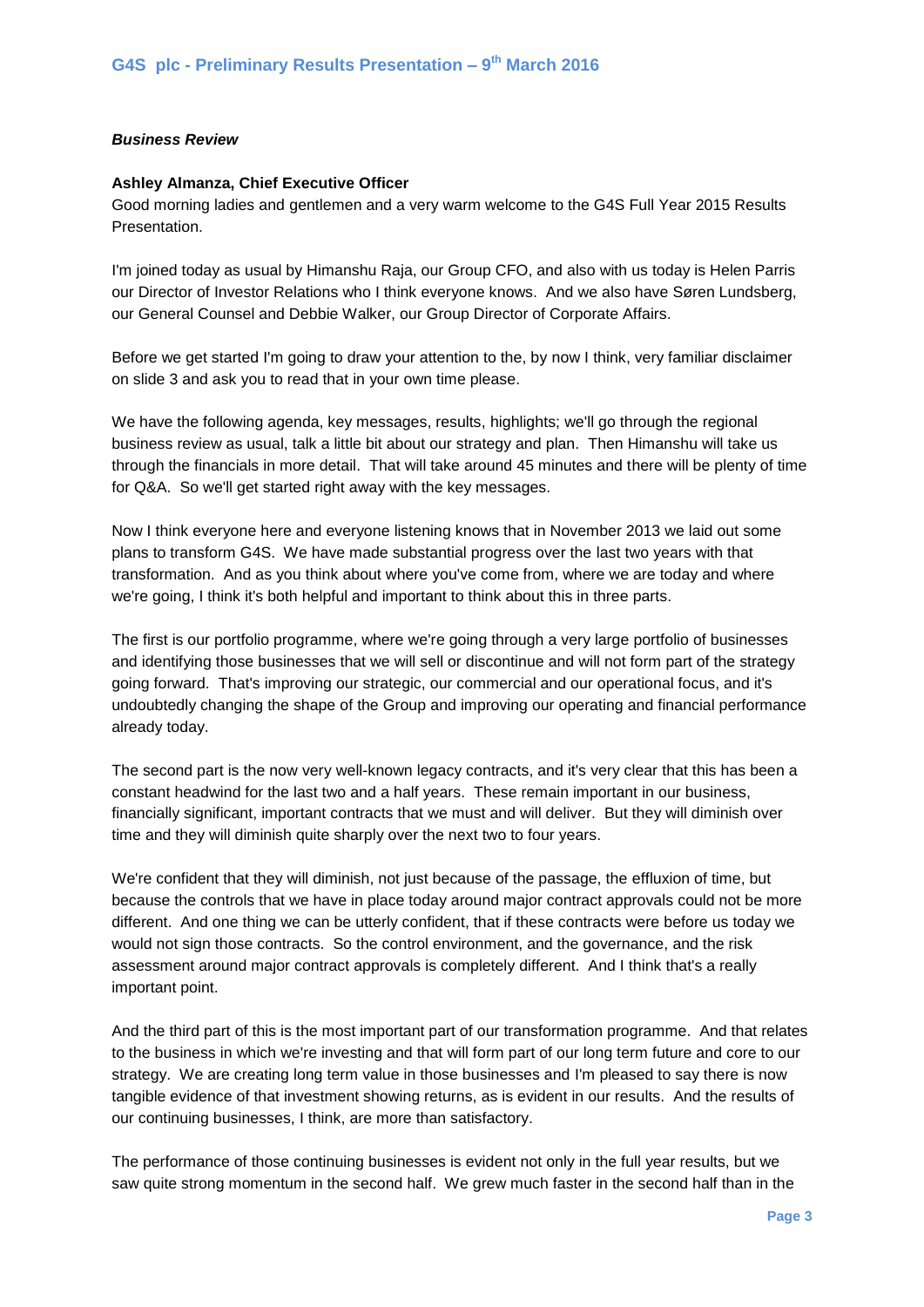first half. And that give us confidence that we're going to make further operational and financial progress in 2016. We know already, of course we're in March, we know that we've had a good start to the year and that increases our confidence in the outlook for 2016.

The combination of that improving performance and the cash proceeds from our ongoing portfolio programme, those things together also give us confidence that we're going to reduce debt over the next 12 to 24 months towards our 2.5 times EBITDA to net debt ratio, or lower.

You will have seen that the Board is recommending a dividend of 5.82 pence per share. That's flat on the previous year's final dividend and brings the full year dividend to 9.41 pence per share, an increase of 1.8%.

Our dividend policy is unchanged; the long term objective is to grow our dividend in line with the long term growth in earnings. But for now we're holding the dividend whilst we drive net debt down.

Let's turn to the results. I hope by now you've had a chance to read the release that we put out earlier this morning. Overall Group revenues were up 4%, emerging markets 8.6%, I think that 8.6% demonstrates once more the resilience of this business, because this was taking place in a world where growth from China was slowing down, commodity prices were at record lows and there was general macroeconomic uncertainty, all of those things effected Asia, Middle East, Africa, Latin America and our business grew at 8.6%.

As expected our UK and Ireland business we saw revenues decline by 3%, principally as a result of large contracts which we lost in 2014, the Tesco contract and of course infamously the Electronic Monitoring contract.

In Europe we've been investing heavily in sales and business development and Europe returned to growth, up 2.6% and another quite exceptional performance from our North American business growing at 5.8%.

The investment that we're making in our sales and business development is evident also in our sales performance. Sales of £1.3bn - ACV, annual contract value, £2.4bn total contract value, and a pipeline of £5.7bn.

The ongoing demand for our services and the resilience of our business gives us confidence that this pipeline and the demand for our services can support growth of 4 to 6% growing forward.

The combination of top line growth and our productivity programmes, operational productivity, procurement, and so on dropped through to the bottom line and the profit from our continuing businesses rose 5.7%, earnings and EPS were up 14%.

Cash flow was £460m, that's down 12.9%, that's a function of two things - both related to working capital, the strong growth in sales that we saw in the second half absorbed cash into working capital, so the level of investment in our working capital went up, and we're also transitioning to a shared service centre in the United Kingdom and that also affected our worked capital. We expect that effect to reverse in the first quarter of this year and we're seeing that coming through already in the first part, in the first two months of the year.

Net debt was £1.78bn, up from £1.64bn, that's a function of the heavy investment programme that we've had, both capital investment, but also a lot of our investment goes through the P&L, whether it's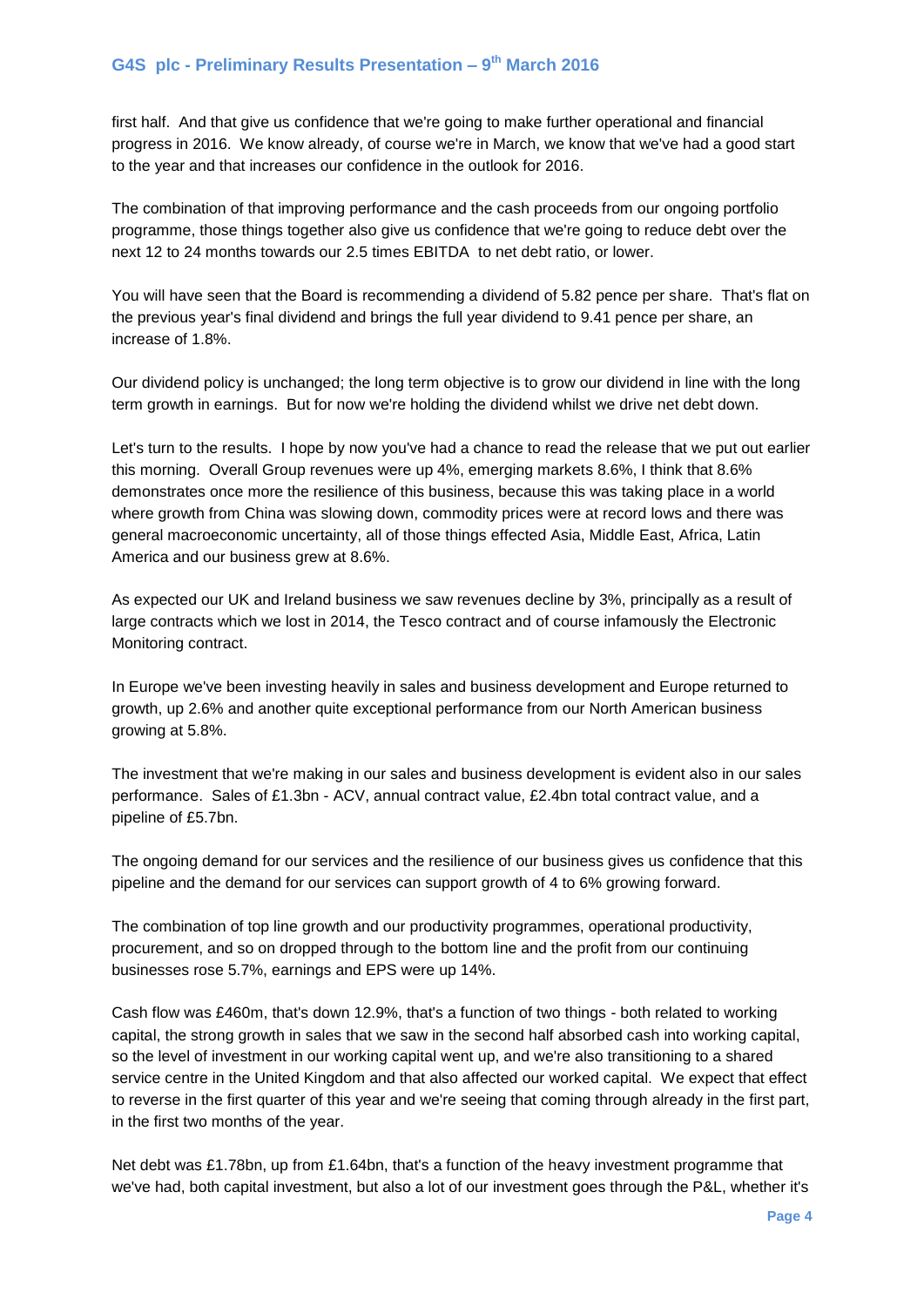sales and business development, or general management. The working capital effect that I've just referred to and of course the utilisation of cash to service the onerous contracts, that's OCP, and there was also an FX effect on net debt. Himanshu will take you through all of these numbers in more detail.

As I mentioned a moment ago we believe the outlook for the company is positive, driven by the momentum that we have in the business and the combination of improving performance, improving operating cash flow and our portfolio programme will help us to drive net debt down over the next 12 to 24 months. And I've covered the dividend already. So we'll move on to the regions, starting with Africa as usual.

As you know Africa is dependent on a commodity based economy in many countries, against the background of sharply lower commodity prices in general I think, and macroeconomic headwinds our business continues to grow in Africa. Revenues are up 6.8% and profits are up 8.1%. We are continuing to invest in our businesses in Africa, we're continuing to strength our sales and business development under the leadership of Eddie Ueckermann down in Johannesburg is doing a fantastic job.

Our sales operations in Africa have been transformed. When I look back at my first visit there two and a half years ago and compare it with my most recent visit, it's very clear we've made huge progress in this area. We have better control, better visibility on our pipeline, much better, earlier, rigorous qualification of that pipeline and we're getting better at identifying which opportunities we should go after.

We're also investing in our operational capability; we've made two senior changes in Africa in the last year. Mel Brooks, who previously ran our Indian business, it's the large single country business we have, 130,000 employees, we'll talk later about the transformation - the operational transformation of that business, that was led by Mel. He's now gone down to Johannesburg leading our Africa region and applying the same operational rigor and discipline.

We also moved Tim Kendall who ran our Nuclear Security business in the United States, which as you can imagine has very exacting operational standards, and Tim's now the Chief Operating Officer. So we're building that team to drive operational excellence into our businesses in Africa.

And then last but by no means least, product and service innovation, I think sometimes we think that all of the innovation happens in London or North America, actually our emerging market businesses are quite capable of innovating and they have done so. Our team in Africa has come up with some really innovative new services and products, including something we've talked about before which is Depositor, which is selling well and very profitably across Africa. We're now looking to deploy that cash recycling technology in Asia and the Middle East.

We're building a diversified pipeline in Africa; historically I think we've had too much concentration in energy, mining and construction. We're now broadening that into retail, financial services, telecommunications and infrastructure.

Asia Middle East here too I think generally there were macroeconomic headwinds slowing growth in China, and yet our business continued to move forward. Revenue up 8.4%, profits up 12%. That again is a combination of top line growth and improving productivity. Here too we're continuing to invest in sales and business development across a range of sectors to diversify our pipeline.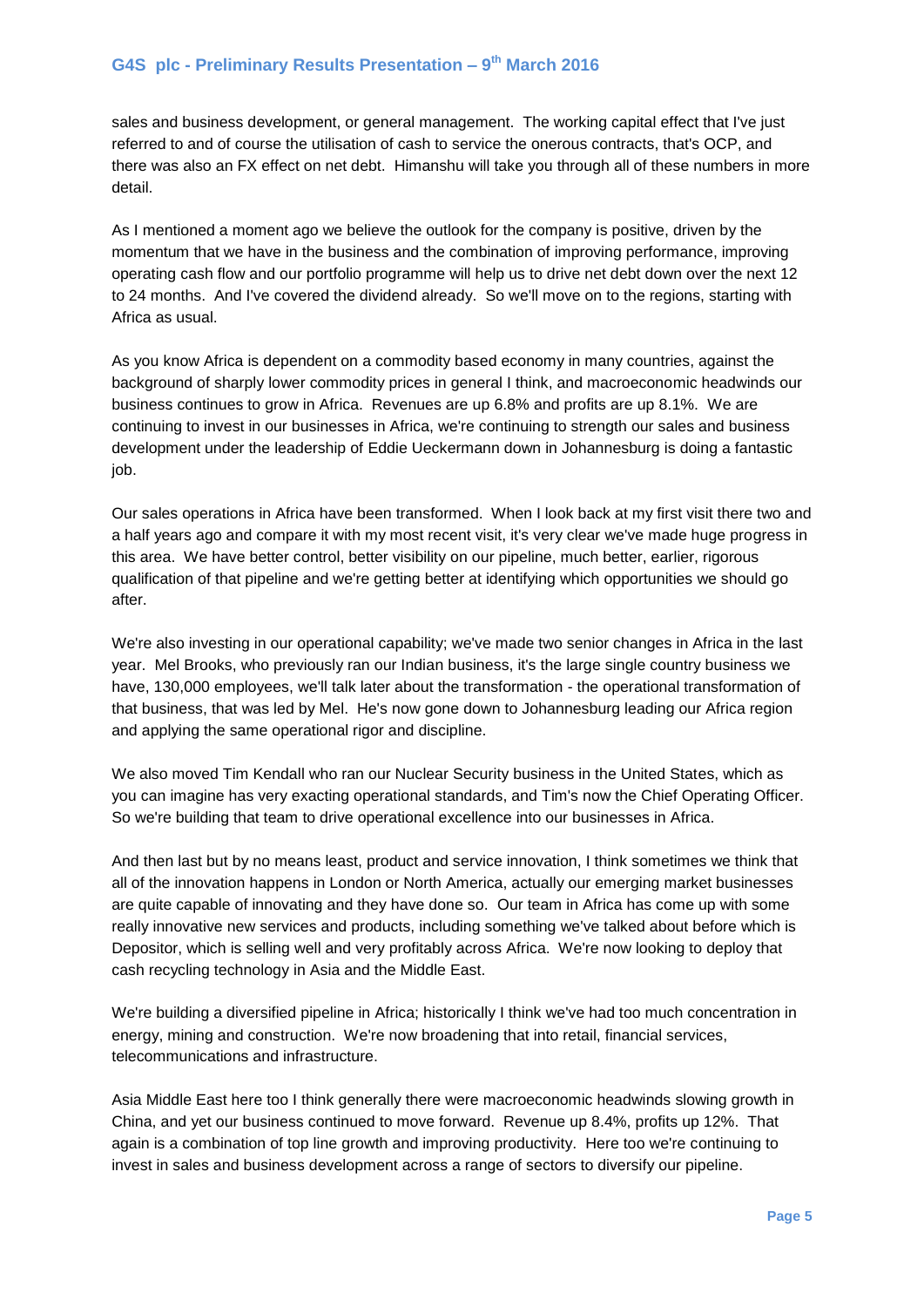We also took the decision last year to strengthen our organisational leadership and focus. This was our large region in the company; it stretched from the Suez Canal to the other side of the Tasman Straits, a vast region. We have created two regions from Asia Middle East, Asia Pacific which will be is headquartered in Hong Kong and led by John Corner, who was previously our Regional Commercial Director. John has been with the company for coming up for five years, has lived and worked in Asia for almost two decades.

And then the Middle East India region, which is headquartered in Dubai and is led by Claude Allain who we hired from Johnson Controls, Claude has a long and proven track record in both services and technology industries. He's lived and worked in the Middle East for many years, he's now in the saddle. So this change reflects the importance and the potential of these growing markets to our company.

Latin America, we talked about this last time we met, we've been pleasantly surprised at the rate of continued growth in this market, there are obviously huge macroeconomic headwinds in Latin America, and yet demand for our services continues to be strong.

I think we also flagged last year, or at the half year, that we were starting to see a lag between cost, inflation, and wages, and price pass through, it's a touch environment in which we're operating there. And the growth and productivity initiatives were offset by those delays, which meant that the top line growth did not translate through to an improvement in the bottom line, profits were flat year on year at £29m. Here too we're continuing to invest in our sales and business development. Historically this has been the most underinvested area in our company and we're strengthening our pipeline in both Secure Solutions and FM across Latin America.

Europe, this was probably the region that had the least investment historically in sales, sales leadership, sales operations - there was no sales leadership in Europe two years ago. We've invested heavily. That is starting to pay off; we're seeing revenue growth return for the first time to our businesses in Europe, driven by our Cash business in the Netherlands, the Cash business in Greece, and our Secure Solutions in Belgium. We had positive growth in other parts of the businesses, but those were the stand out businesses.

Going against that in the other direction is the cost of the ongoing investment in sales and business development, but also in adverse revenue mix effect. And that was contract portfolio changes in the Netherlands and in Hungary where we lost some contracts; we also had a systems project in Hungary which game to a natural end.

Under Graham Levinsohn's leadership in our headquarters in Holland we've got a clear plan to improve sales and productivity and to restore our margins in this business.

North America, as I mentioned, I think this is quite an exceptional performance, our team down there has delivered a fantastic result, we've got a very strong franchise in the world's biggest security market and that's evident in these numbers. We're growing faster than the market; we're taking market share therefore. I think that's a function of the quality of our team, but also the fact that we've invested in product and service innovation and so we're constantly refreshing the service offering that we're putting into the market place.

We saw growth across all of our services and our customer segments. We implemented the Affordable Care Act and as we signalled this had virtually no impact on our business because our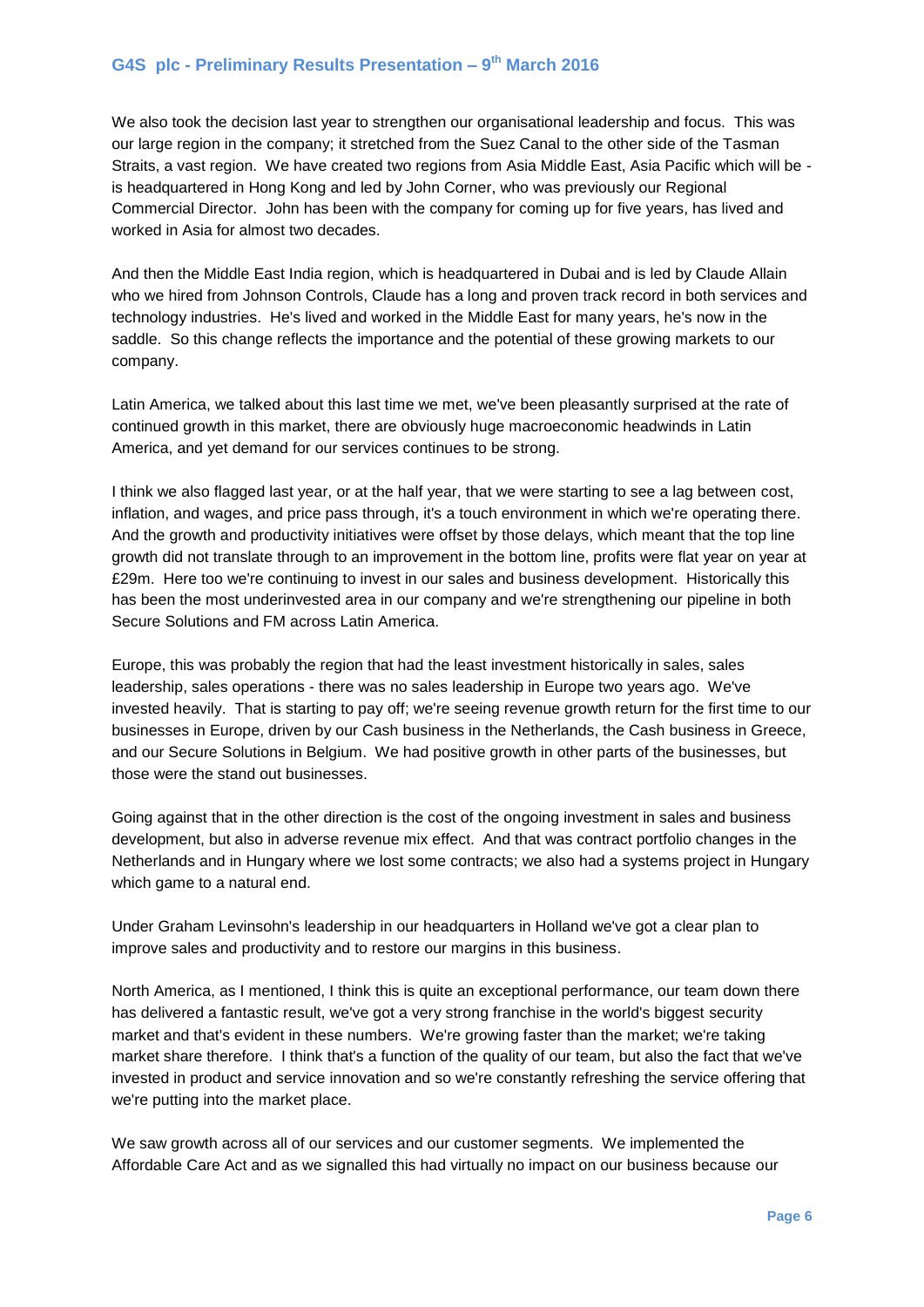existing care plans, healthcare plans, were broadly consistent with ACA already. The top line growth combined with operational gearing dropped through to 17.5% increase in profits.

We'll talk later about service innovation, one of our standout, I think , successes here has been taking Cash360 from the UK, developed many years ago and to some degree sort of left on the shelf gathering dust. We took that over to North America and then the last 18, 24 months the team there, under the leadership of Brian McCabe our Chief Innovation Officer has done a phenomenal job in creating a service offering and a product that is now getting real traction in the market place, and we're going to talk more about that later.

The UK and Ireland as a I mentioned, the revenues are down 3%, we lost the Electronic Monitoring contract, this was a big and highly profitable contract and I think the reasons for that are well understood and we also lost the Tesco Cash Handling contract. Both of these were in 2014, that obviously affected our revenues, they were both also above average margin contracts and that fell through to the bottom line, profits were down 9.4%, a combination of that revenue mix and our ongoing investment in sales and business development.

The UK Living Wage we talked at the half year, we've completed our analysis, Himanshu can talk about this in more detail, and we estimate a 1 to 2% impact in 2016.

We're obviously focused on operational efficiency in the UK, along with the rest of our business. And we will be taking some of the lessons that we've learnt from our operational transformation in India, together with - we've had a lean process design project running across the company in 2015, we're bringing those things together and we're going to run a pilot to put new core operating systems into our UK Secure Solutions business. This will be run as a pilot as to not threaten the operational integrity of our business and we hope in a year's time to be talking about taking that into full operation and then rolling it out around the rest of the Group.

And then clearly a key priority for 2016 and 2017 is managing our legacy contracts efficiently.

I'm going to move on from the results to just touch on a few areas of our strategy and give you an update. These I think are increasingly familiar strategic priorities to everybody and certainly inside the company, investing in our people, investing in our customers. What that means is simply getting closer to our customers, understanding their business well, understanding their strategic objectives, their priorities and designing services that help them meet those objectives, investing in growth, sales and business development investment every year, investing in product and service innovation.

Service excellence - one of our core values has been for many years customer focus and service and yet two and a half years ago we didn't have a way of systematically measuring customer satisfaction. We started that process 18 months ago and have made a good deal of progress. We're now able still not where we wanted to be, but able to more consistently measure customer satisfaction across our businesses and respond to that. Knowing is one thing, responding is also very important.

Operational excellence - I think in many of these meetings we've talked at length about our operational excellence programme and we'll return to that. And then financial discipline and I'm going to say a few words about financial discipline and then Himanshu is going to cover that in more detail.

When we talk about financial discipline these are the core elements of what we mean at G4S by financial discipline. Himanshu is going to cover risk management, capital allocation, and working capital. These are all fairly new approaches to a common issue in many businesses, by new I mean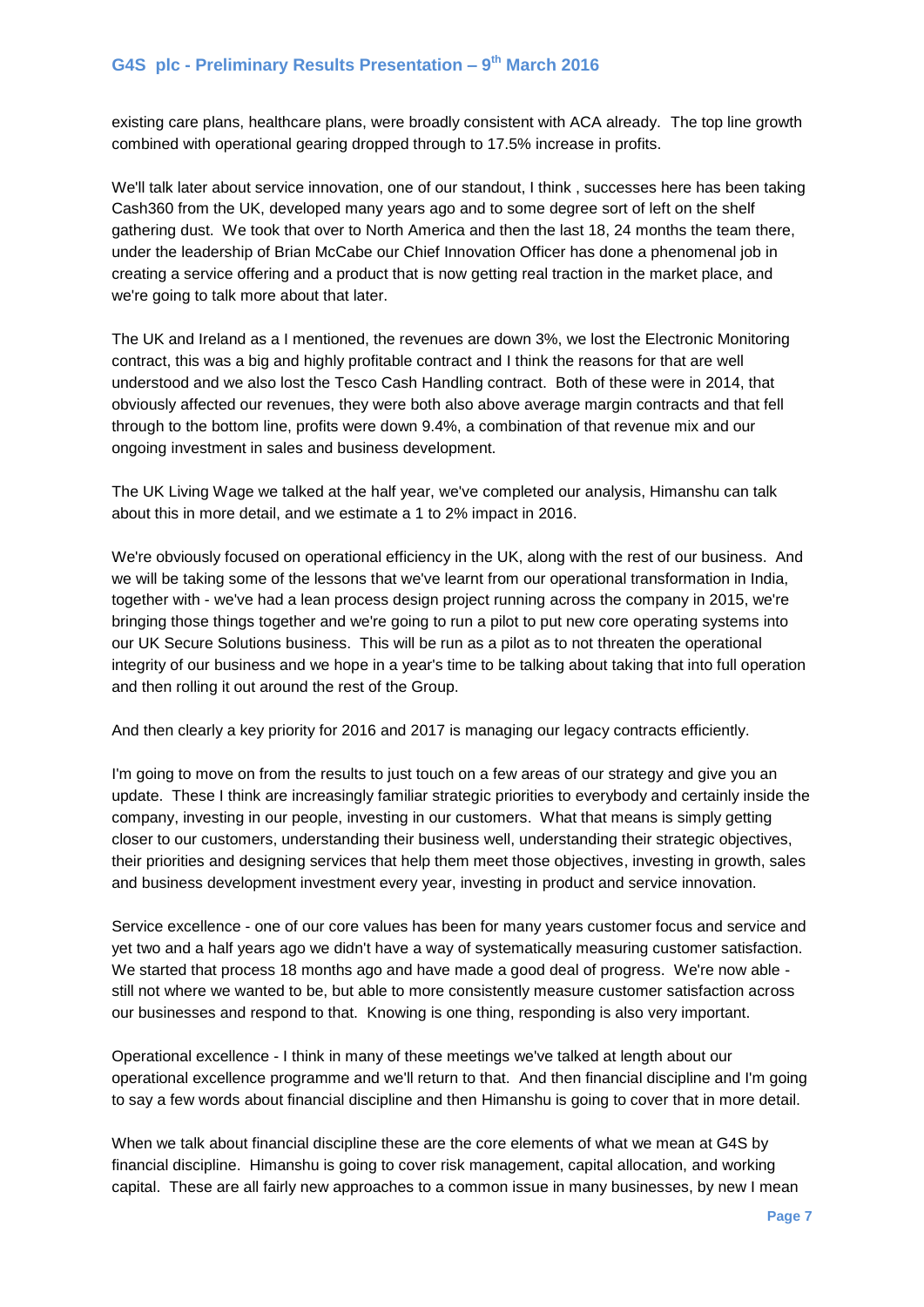the way we approach this today is in G4S is very, very different to how we approached this three years ago and Himanshu will talk about that. And then obviously gearing is very important and I've touched on that already.

I'm going to talk about portfolio management; I think all of you will remember this picture from November 2013, so about two years ago. And what we noticed was something that was I think well understood already, which is that we're a geographically dispersed business, a large global business, operating in 126 countries with - Himanshu I want to say over 800 subsidiaries around the world, and they were not all making an equal contribution to the business then. And when we looked forward, we noticed, or recognised that not all would play a long term role in the company's strategy.

So we set out some criteria and then we went about systematically working through that portfolio and identifying businesses that would remain in the company, and form a core part of our strategy, and those that would leave. And there were some in the middle where we said we're going to give them a year, or two years, to see whether or not they can be combined with another business, turned around, or sold.

So progress to date, I think we've made well more than satisfactory progress, we've identified 61 businesses, completed the disposal or closure of 23 businesses, they have combined revenues of £1.2bn and losses of £30m, this has been a phenomenal team effort from across the Group.

We identified a four business, bringing 61 to a total of 65, those are Children Services which we announced a few weeks ago in the UK, our UK Utility Service, in the UK, G4S Israel and Youth Services in the US. Together those businesses have combined revenues of around £400m.

We expect our ongoing portfolio programme to not only sharpen, continue to sharpen our strategic, commercial and operational focus, it's very, very important in terms of management focus versus management dilution, but also to release capital. And we expect another £250m to £350m of proceeds over the next 12 to 24 months, which will go towards reducing our debt.

Now I want to move on to people, when we meet in these forums, we spend a lot of time talking about numbers, revenue, profit, cash flow, that's very important and we're always happy to talk about it. But it's very important every so often to return to this subject, because all of those measures are a function of this input. And we have spent a huge amount of time, effort and substantial money reorganising our business and bringing talent in and promoting talent from within.

If you look at our Group Executive Committee and our Global Leadership Team we define that group of around 220 individuals, senior leaders across the Group. 130 of those are new in post in the last two years plus. Now of course when you make that scale of change one of the risks is that the you lose some momentum, and that's true in some part of the business, we get a completely new leader in from the outside, they have to understand the context in which they're operating, get to know people, get to know customers and we do lose momentum. That is a cost well worth paying and this is an investment well worth making. It will be the deciding factor in the success of our business.

Around 60% of our 130 have come from outside the Group, so there's been a big infusion of new blood, new talent into the company. I'm delighted to say that 40% have been internal promotions, so it's important, it's good and well to look outside and bring talent in, but increasingly important to us is to have structured ways of identifying talent into our company and developing that talent and giving them an opportunity to move on. So we're really thrilled to see that about 40% of our changes have come from within the company.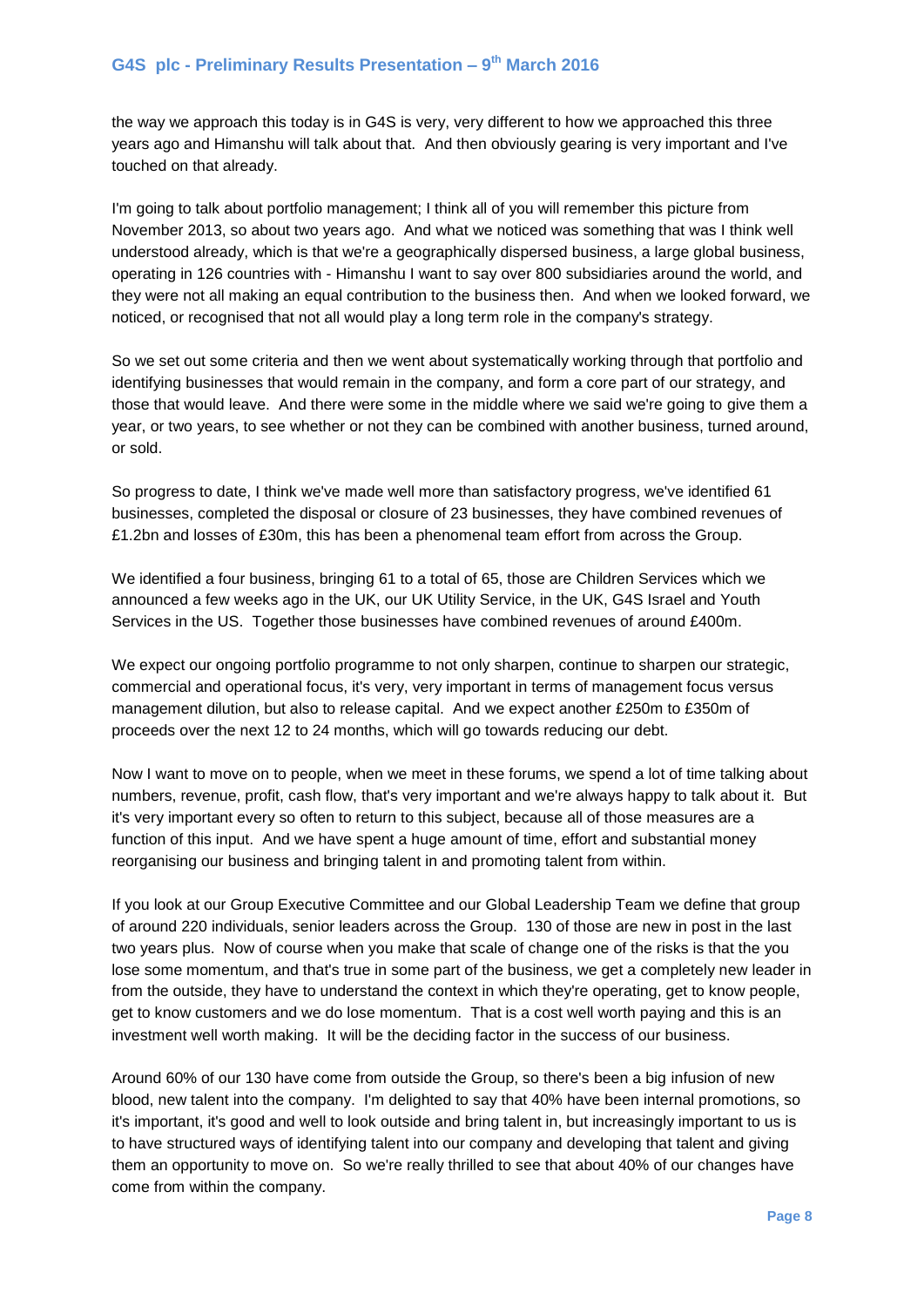The other very important change is the way we've organised ourselves, so again two and a half years ago we had literally three and a half regions, three and a half is an odd number, but that's what we had. And we now have seven regions and all seven are under new leadership. Most of that new leadership has either been hired externally or been in the company for not very long, but we have of course, we recognise the huge value that comes from those employees and leaders who've been in our company for a long time and we're seeking to get the best of both of those.

Also important is leadership training and she's not here today, our new Group HR Director Jenni Myles has been working with the rest of the leadership team to develop and now launch new leadership training programmes. These programmes address young leaders and then some of our more senior leaders who have the potential to go on and lead a large country and ultimately in time lead a region or a big function. And that's an important part of our investment in our people.

Next week we will be re-launching G4S's core values at our Global Leadership Conference and last year under the leadership of Debbie and Søren we re-launched a programme called Speak Out. And this is to encourage employees to speak up anonymously typically, it is a third party service provider, most of you will have this in your organisations and to speak out when they see conduct, behaviour in our organisation that's not consistent with the values that we espouse. This is a really, really important part of the transformation at G4S.

I think it's been completely underscored by the events at the Medway Secure Training Centre at the back end of last year. One of the things that was evident from that was that people did not feel able to speak out. So we've started, we've got a long way to go, and this will be an important part of the corporate transformation.

Health and safety, we talk about this whenever we meet as a management team and we talk about it whenever we meet. We have trained over 1,000 of our leaders around the company in safety leadership, online training programmes, and classroom training programmes. It's in the annual objectives and so called performance contract of every single one of our 220 Global Leaders. And we expect everyone - it doesn't matter whether you're in a frontline role, or in a functional support role to play their part in improving our health and safety performance.

We've completely refreshed our policies and our practices, but it's very obvious that we are not performing satisfactorily in this part of the business. We lost 46 colleagues in 2015 in the line of duty. And many of those were attack related fatalities, we're in the security business, we work in an inherently hazardous business. None of that though is acceptable. It's totally appropriate for us to have as a goal and to mean it zero harm as our goal in health and safety. So we're a long way from achieving that and this is going to continue to be an important part of our business.

I think some of you have heard me say before that this is not just - of course the most important reason is self-evident we've got a responsibility to do this well. But in my opinion, strong opinion good health and safety performance is an indicator of well-run business, these two things go together. And as we get better at this the rest of our operations will also get better. You can't have one without the other.

So, I'm going to move on to growth and innovation and service, key areas of our strategic plan. We have been over the last two and a half years investing heavily in sales leadership, sales and service training, customer relationships and account management - having an account plan, understanding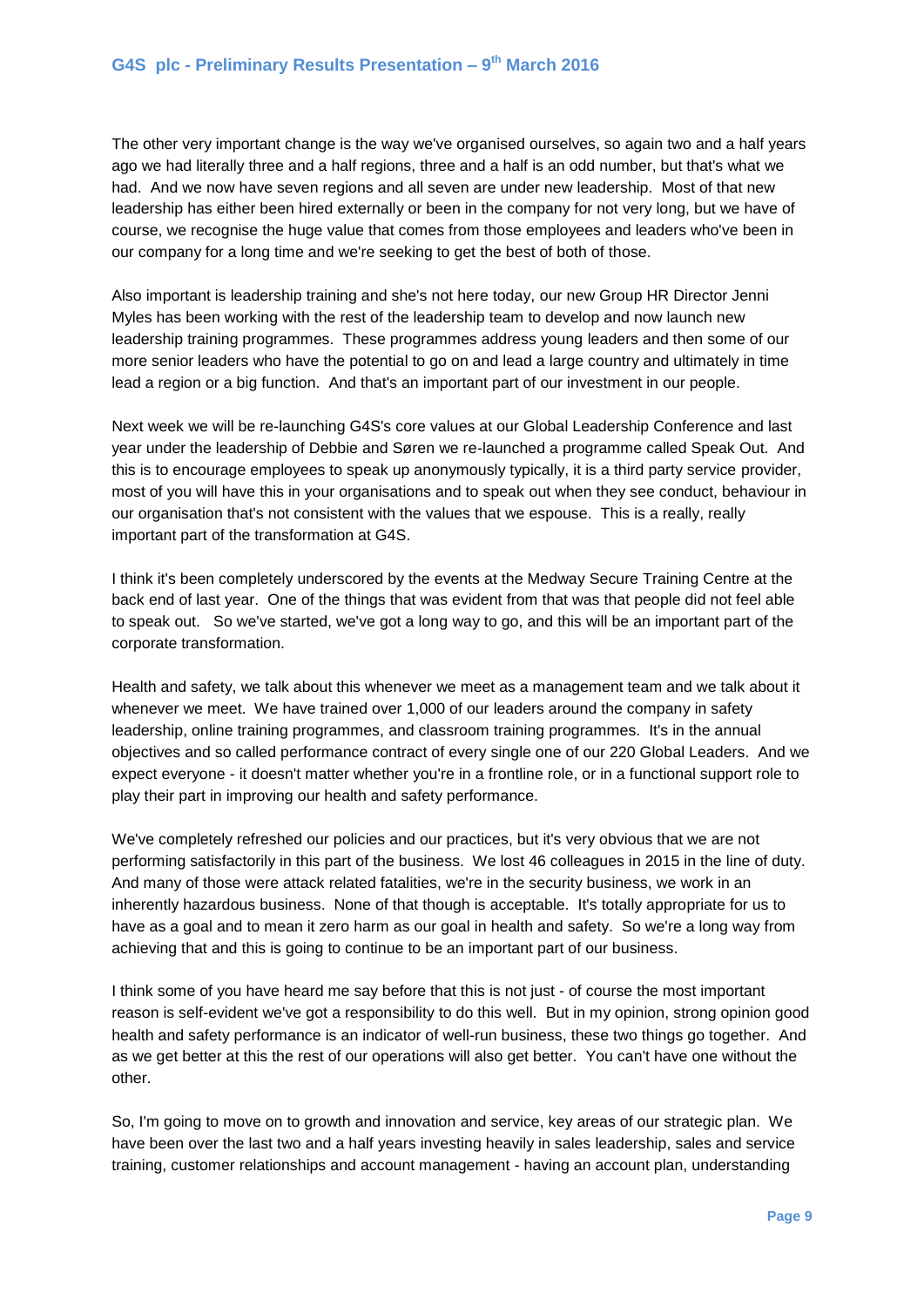your customer's business, their objectives, these are disciplines which had fallen by the wayside in our company, we're bringing them back.

Global accounts - going after global accounts, learning how to identify the best opportunities and going after them, and then of course where we win and we are starting to win, delivering; in fact we've just won - it's not yet announced, we've just won another global account which we're starting to mobilise and we'll tell you more about that at the half year.

Pipeline and sales management, sales operations again had fallen by the wayside. Salesforce.com is now mandatory across our company, everyone has to use it. Sales people are incentivised to use it properly; it's giving us better visibility on our pipeline.

Most importantly we're now starting to get better at qualifying our pipeline early, so that you don't burn a lot of shoe leader on something - take it from a suspect to a prospect and just before you're going to bid decide not to bid. Try and identify early and get your best people focusing on the most promising opportunities. And that's something where we have a long way to go still. And then service and product innovation, which we'll look at a case study in a moment.

So what is all this investment doing? Well we have a healthy pipeline, it's diversified by service, geographical segment, customer segment, we have sales as I mentioned of £1.3bn in 2015. The pipeline stood at £5.7bn. I think it's great that our sales operation is becoming more effective, we're getting better at deal capture and improving our visibility.

I actually would like to see this pipeline managed more rigorously, I want to see better and earlier qualification of this pipeline. If that means that we take things out the pipeline and the pipeline becomes smaller I think we should be comfortable, not just comfortable but happy with that, because we can dilute our sales force quite quickly by having everybody chasing everything. So we want to get more focused in this area.

Pleasing to see that over the last three years we've been winning more, our work is not done and I think this ties back to the point we've just made. As we get better at pipeline qualification we should see our win rate improve, because we're going after things that we have a better chance of winning and a better chance of executing well against.

This slide which is quite busy and probably quite hard to read, it's focused on the schematic representation. This is addressing our strategic priority of innovation. And the point that we're making here is in each of our main service areas, Secure Solutions, Cash Solutions and Care and Justice we're building on a very solid platform. So we have a fantastic customer base, across I would say an unrivalled geographic footprint. And that's a massive intangible asset for this company.

We have not historically focused on, or invested much effort in cross selling and up selling. And so when you go to our businesses today you see progressively a more joined up approach. Again, two and a half years ago you would meet the leader of Manned Security, and then you would meet the leader of Systems and Technology and the leader of Cash. And frankly sometimes they competed with each other, the Manned Security guy would say - don't bring that Systems guy near my customer because you know he'll reduce the number of manned hours I can bill to the customer. And we've put incentives in place, we've changed people, and we're getting these working together.

The simple principle here is that we have to exploit the phenomenal intangible asset we have which is our customer base and find ways to be more relevant to those customers and offer them the services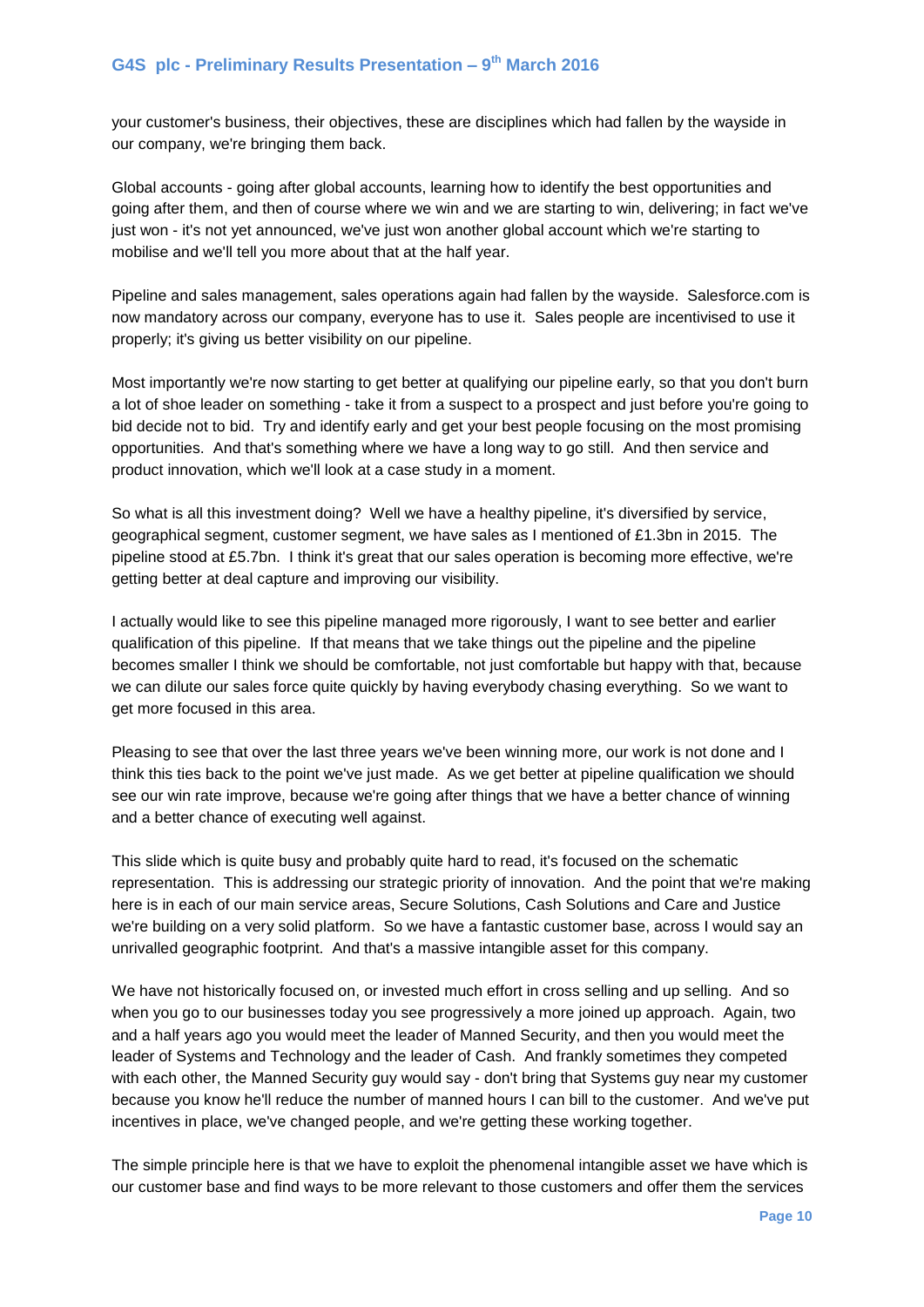that we already have in our company and are selling well. And so schematically what this represents of course is that as we add more value to our customers we improve the margin in our business. And we describe here the different service lines that already exist in our company today, but which we don't cross sell or up sell. And that represents an enormous opportunity for us.

I want to dwell for a moment on one of these case studies which I mentioned earlier which is Cash360, this is cash recycling service, a combination of people, software and end user devices. And this was as I mentioned earlier developed in the UK and then stopped developing. Obviously when you develop these products and services it goes to the P&L and so there's a tension there.

This would have been a very easy thing to not do two years ago. But we had the confidence to believe in our people and invest in it and they've done a phenomenal job. I think a year or 18 months ago when we met we were talking about a pilot with potential, this is now in full commercial operation in North America in partnership with the Global Bank and targeting one of the world's biggest retailers, if not biggest.

We've installed this system in 350 stores, we have firm orders for another 800, and these are mega stores, so large format, large recyclers. And alongside that our team has developed a small box solution for small and medium sized retailers, that's installed in 550 small and medium sized retail format and we've got confirmed orders for another 560. The pipeline shows us potential for almost 3,000 more stores and I think there's going to be potential beyond that, not just in North America, but if we can make this work with the Global Bank, one of the world's biggest retailers, in a market where service standards are pretty demanding then I believe we can make it work in many other markets.

Our order book is growing nicely, \$42m of ACV and \$210 TCV, but this is just the beginning of this product.

This is one example, we've talked about other products, AMAG, Symmetry CONNECT, Risk360, all consuming time, effort and money, but all will pay off we believe down the line.

Operational excellence, briefly on this you will know we've invested substantial shareholder funds in restructuring programmes. We've put in place a global procurement team. We have more than 30,000 vehicles on the road every day, we've got telematics and route planning now installed, that programme is complete. We're putting IT systems in to build on our lean process design I mentioned the UK pilot that will take up all of this year. And we hope that we will go into operational phase next year. And this is producing benefits, self-evidently in our UK and Ireland Cash business, but also in India which we've not talked about before and I'll spend just a few moments on this.

This was a programme led by Mel Brooks and our COO Rajeev down in Delhi. On the left hand side you have a schematic of what the business looked like before we started this programme. Four zone heads, 14 regional heads, 132 branches, no P&L accountability in the branch. Manual scheduling of a workforce of 130,000 FTEs, numerous processes and governance controls, it didn't look the same in one region compared with another region, and each branch had their own system and process.

We've simplified the management structure, created seven hubs, 85 branch heads, every branch manager has a P&L, we've used an in house developed system to automate scheduling Satin system. That again - the learning from developing that system - we're not saying by any means it's cutting edge, but it's a vast improvement from manually scheduling; we're going to take the learning from that and put it into our UK pilot, standardised processes and we've brought in new talent, people in our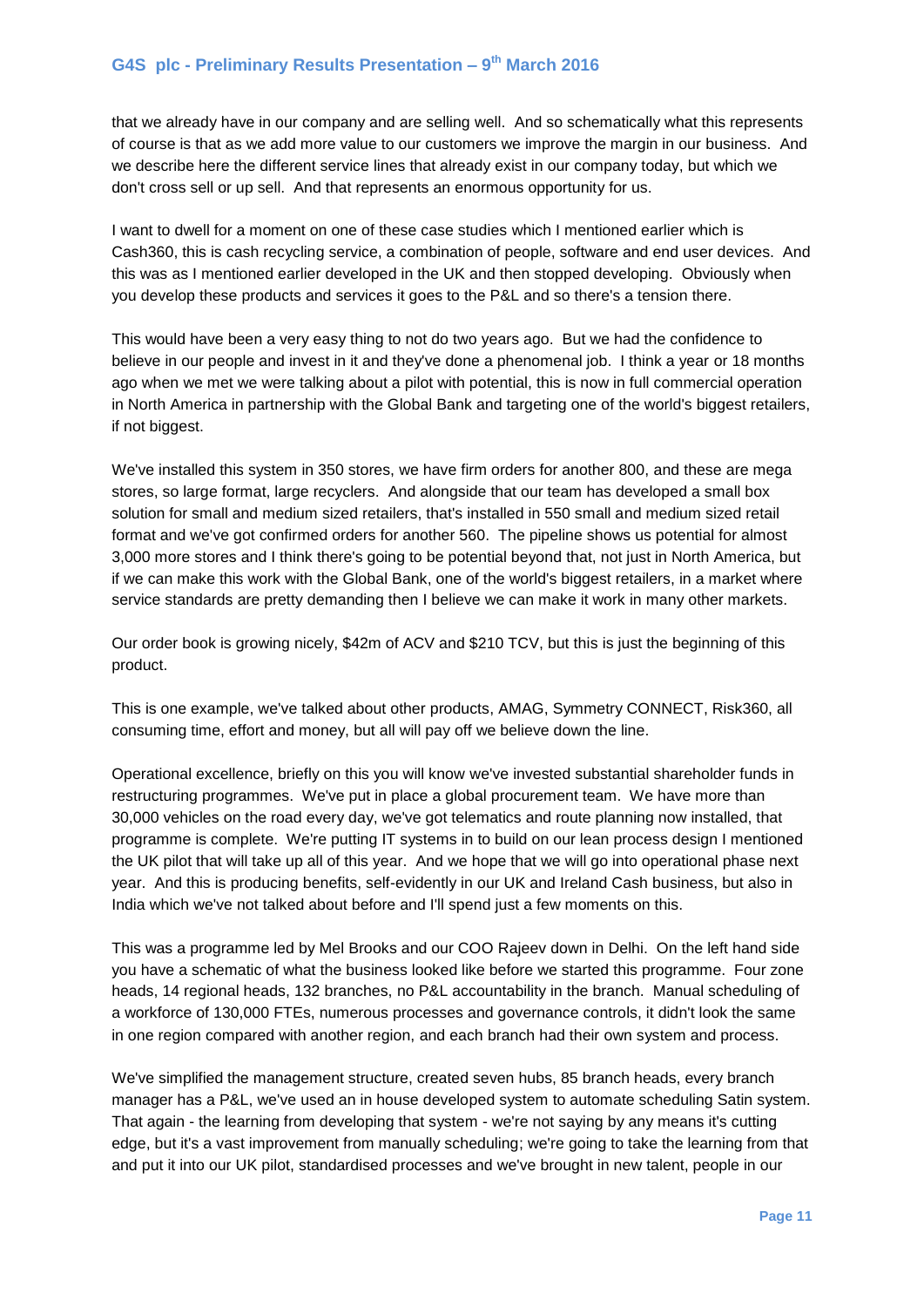sales team and we're seeing the benefits of this. The productivity and profitability of our India business over the last 24 months has been transformed.

If we can do this in India, 130,000 FTEs we can certainly do it in other countries and we have a programme now called Javelin which is aimed at replicating this success in other parts of the Group. And we've sent the leader, Mel Brooks down to Africa to do the same again.

I am going to on that - I think high note pause and hand over to Himanshu who is going to take us through the financials and then I'll return for a minute and then we'll got to Q&A.

. . . . . . . . . . . . . . . . . . . . . . . . . . . . . . . . . . . . . . . . . . . . . . . . . . . . . . . . . . . . . . .

#### *Financial Results*

#### **Himanshu Raja, Chief Financial Officer**

Thank you Ashley. Good morning everyone and welcome again. As Ashley has pointed out we've continued to make substantial progress in 2015 on our continuing businesses. And at the same time we've continued to actively and effectively manage both legacy contract, as well as legacy accounting issues.

You will have seen from this morning's release that we took the opportunity with the new auditors PwC for FY'15 to conduct a very comprehensive review of reporting and accounting across the Group, which resulted in a restatement of our 2014 numbers.

The results presented today reflect these restatements with 2014 and 2015 all presented and accounted for on a like for like basis in both the statutory and the underlying results. The full details are in the release and I'm happy to give a tutorial for anyone who'd like to go through them. The disclosures are quite extensive as is the nature of these things. But the key point is that the restatements do not affect the future cash generation of the Group. So with that let me turn to the full year results.

Revenue for the full year was up 4% to £6.4bn. Our emerging markets grew at 8.6%, as Ashley has explained and as expected the UK was down, but this was more than offset by the growth in North America of 5.8%, and Europe which posted a 2.6% increase on the same period last year.

The first half growth was 2.5% and the growth in the second half accelerated to 5.4%, with all regions except Latin America growing faster in the second half than in the first and Latin America posted a very respectable 9% growth.

Our PBITA was £427m, up 5% year on year, and an operating margin of 6.6% up ten basis points year on year. There was a modest FX impact of 3.8%, in 2015 from the strengthening of sterling against the euro and emerging market currencies, partly offset by the stronger dollar. If you use the February spot rates our 2015 PBITA would have been £21m higher.

The underlying interest charge was £100m, £19m lower than 2014, benefiting from lower interest charges on swaps fixed to floating debt and we also repaid \$150m bond in July 2015, which had a 6.43% coupon.

Our pension interest charge was £10m lower, benefitting from a lower IS19 pension deficit.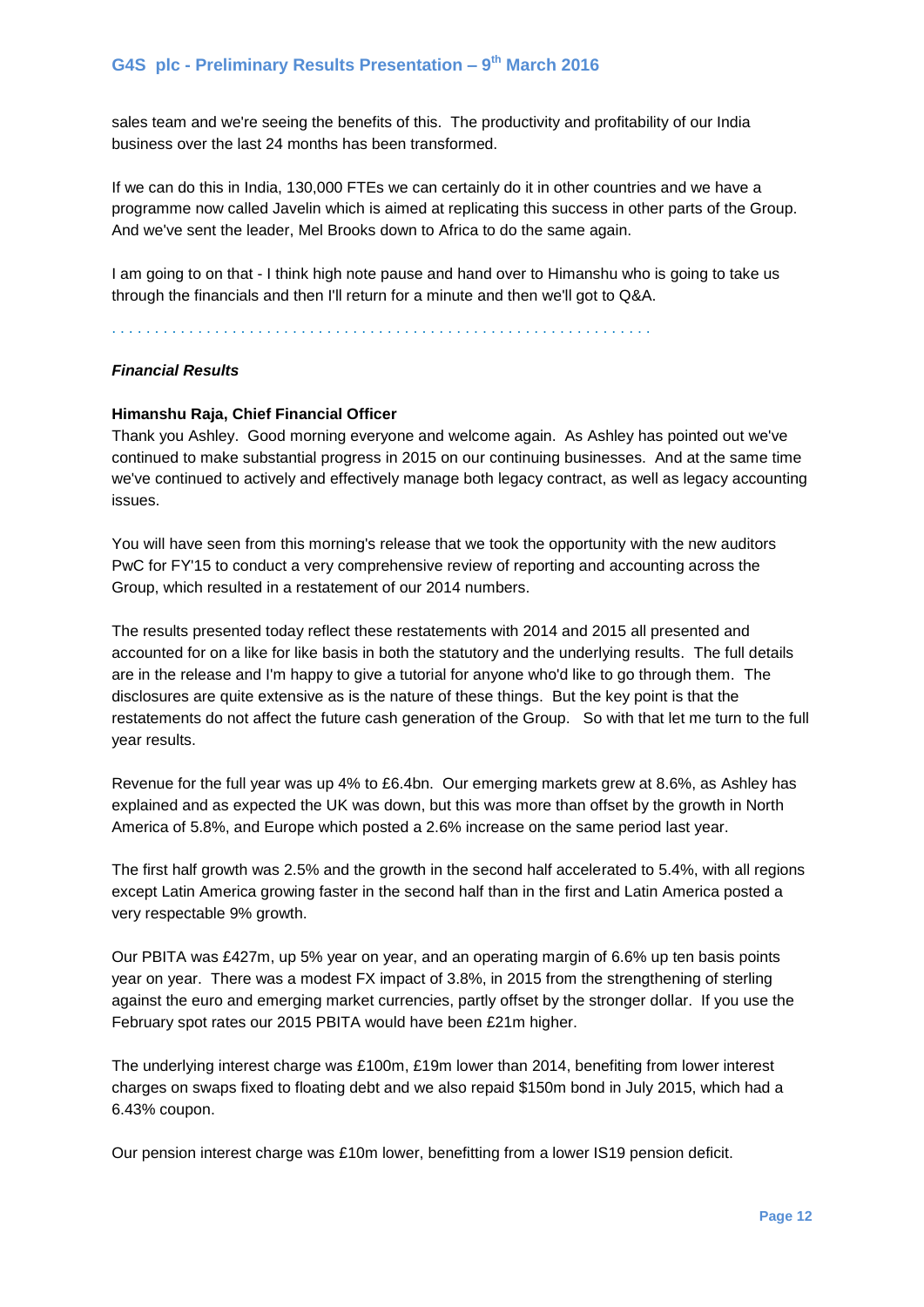On tax our effective tax rate was 24% and I expect the tax rate to stay at around the same level for 2016.

On NCI as I flagged at the half year that I expected NCIs to be at around £27m, they came in at £22m, those businesses continue to perform well. The difference is simply attributable to the change in FX.

Our earnings were up 14% to £227m, with underlying earnings per share of 14.7 pence.

You will have seen the cash from continuing operations was £460m and was down 13%, principally a function of growth in Q4, as well as a temporary increase in working capital which has reversed in the first two months of 2016. Our resulting OCF conversion was 108%.

In summary against a background of global economic uncertainty the underlying results show the resilience of the Group in terms of geography, service line and customer segment that Ashley has taken you through.

Turning now to the total results slide which shows the reconciliation of our statutory results and the underlying results are set out on page 3 of today's release. Our reported revenue was £6.9bn and PBITA was £390m. Net earnings were £8m which includes the losses on business identified for sale or closure, the investment in restructuring, the impact of legacy onerous contracts and the goodwill and impairment in respect of historic acquisitions. And I'm going to spend a few minutes just taking you through each of those in turn.

Ashley has already mentioned we have identified a further 38 businesses earmarked for sale or closure, with revenues of £430m and operating losses of £35m, which flow through to statutory earnings in 2015. For the avoidance of doubt those do not include the further businesses identified today with revenues of £400m, which will come out of discontinued at the half year.

The restructuring costs are £44m, relate mainly to investment programmes in the second half of 2015, to address organisational efficiency in Latin America, in Africa, in Asia and North America, and we saw some of these benefits coming through in 2015 and expect a full year effect in 2016 and I've got some more detail on those later on in the presentation.

On exceptionals we've taken the pre-tax charge of £65m on onerous contracts, which I'll also cover in more detail on the next slide and a net £5m from the re-measurement of provisions from the balance sheet reviews in 2013 and 2014.

This year we're able to complete that exercise and took a charge of £17m, which was offset by £12m of pension related gains. And you'll know that both debits and credits of an exceptional nature go below the line.

Again with the help of the new auditors, PwC, we've now drawn a line in the sand on the review of the assets and liabilities that began in 2013. All future charges will go to underlying earnings, unless they're individually material and warrant calling out. So continuing down the results, we made a profit on the sale of £12m, principally relating to the sale of our IPS business and our Secure Archiving business in Austria. And finally you see non-cash amortisation and impairment of goodwill of £106m, in respect of legacy acquisitions and businesses that are in the process of being sold or ceased.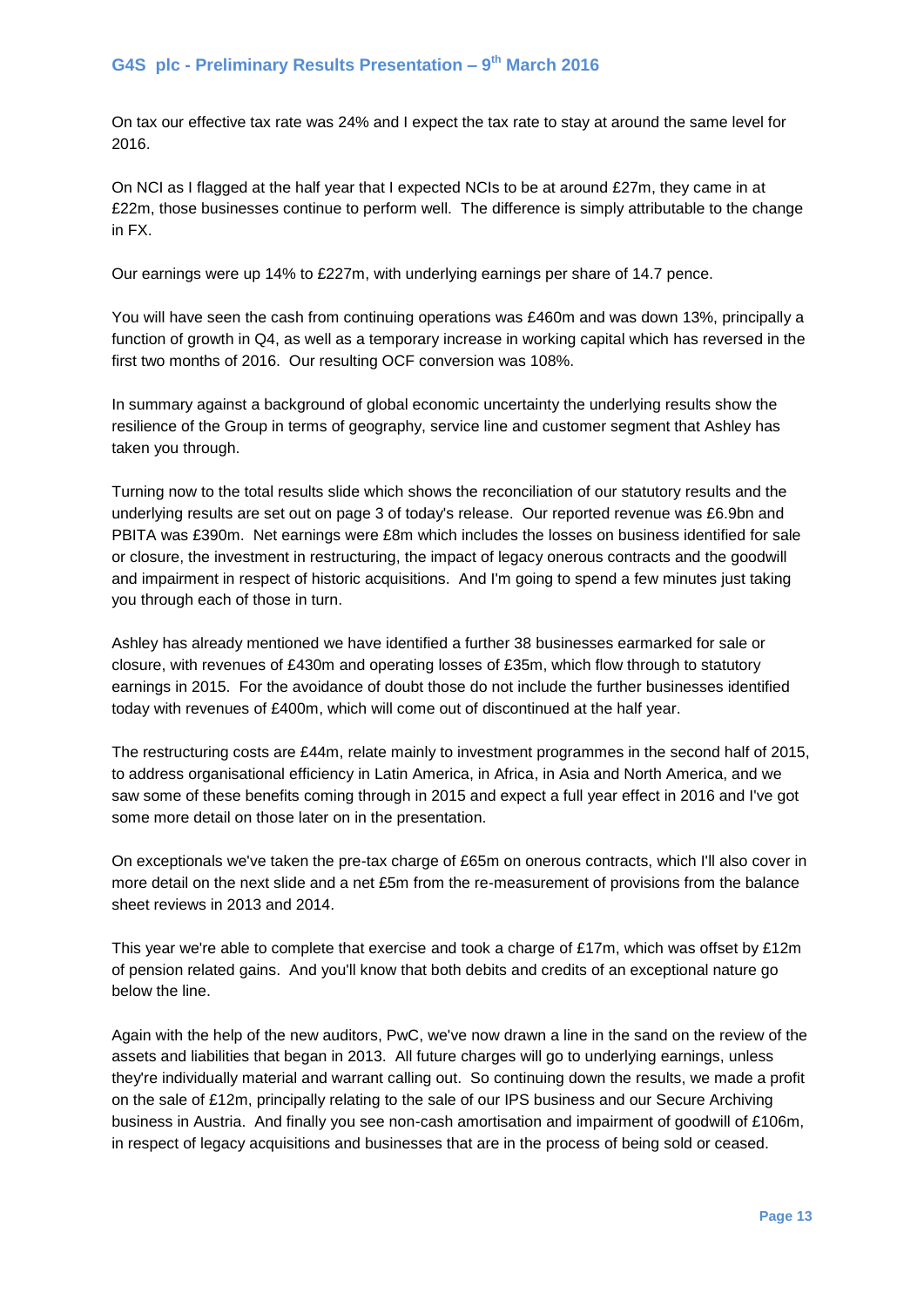So let me go to onerous contracts in a little bit more detail. The chart here ties into the release and the notes in the release, we started the year with opening provisions of £47, in the year the £65m charge relates principally to two previously identified contracts, Compass what was signed in 2012 and an FM contract signed under a PFI framework that was signed in 2015 and which has 22 more years to run.

We also reached settlement on a number of contracts. Let me cover Compass in a little bit more detail. The Compass provision is calculated through the end of the current contract which runs for a term of five years, ending on the first of September 2017, the way we've arrived at those calculations is to use the latest available forecast from the customer, plus our own best estimate of the cost of accommodating service users.

The increase in the Compass provision is £20m, bring the carry forward provision to £31m. You'll know in this contract the customer has the option to extend the contract to 2019 and our best estimate of the incremental provision would be £57m. And this has been disclosed in today's release as a contingent liability. And when you do the maths, roughly  $£1.5m$  run rate per month, the increase arises from the compound growth in service users for that additional two years, as well as the growing cost of accommodating those additional service users.

There remains of course £45m of additional charges which arise from the re-measurement of eight previously identified contracts, the largest one of which is this PFI contract. It's a small annual loss but clearly extends over 22 years.

During the year we utilised £28m of provisions, of which Compass was £17m, bringing the total charges on the Compass contract to date to £48m, £31m carried forward but £17m utilised to date.

We also had a modest reversal of a million pounds, which also went through exceptionals.

We of course continue to actively and effectively manage these legacy contracts, they are important to the company and we are committed to fulfilling our obligations under those contracts. From an accounting perspective of course we'll keep the level of provision under review as circumstances change.

You'll be aware of the very significant changes we've made in our financial and risk management framework since 2013. We have a more rigorous contract review process in terms of the contract at pre-bid, at bidding, through mobilisation and in life review. And you know I personally perform a financial review of our largest 200 contracts on a quarterly basis and you can see the progression there of the annualised review that we cover.

Specifically also you'll know that we've significantly strengthened our financial and risk management capability within the Group. And in 2015 we further invested in strengthening the capability in Africa with the new regional finance director and we brought in new finance directors in many of the countries across that region.

We continue to have a strong focus on working capital management, again a subject I'll return to. And we operate a single pool of capital where all investment opportunities, including revenue and restructuring need to deliver a greater than 10% post-tax internal rate of return. And for restructuring we also look for a payback in three years or less. We're extremely disciplined about monitoring the payback and returns on our restructuring programmes.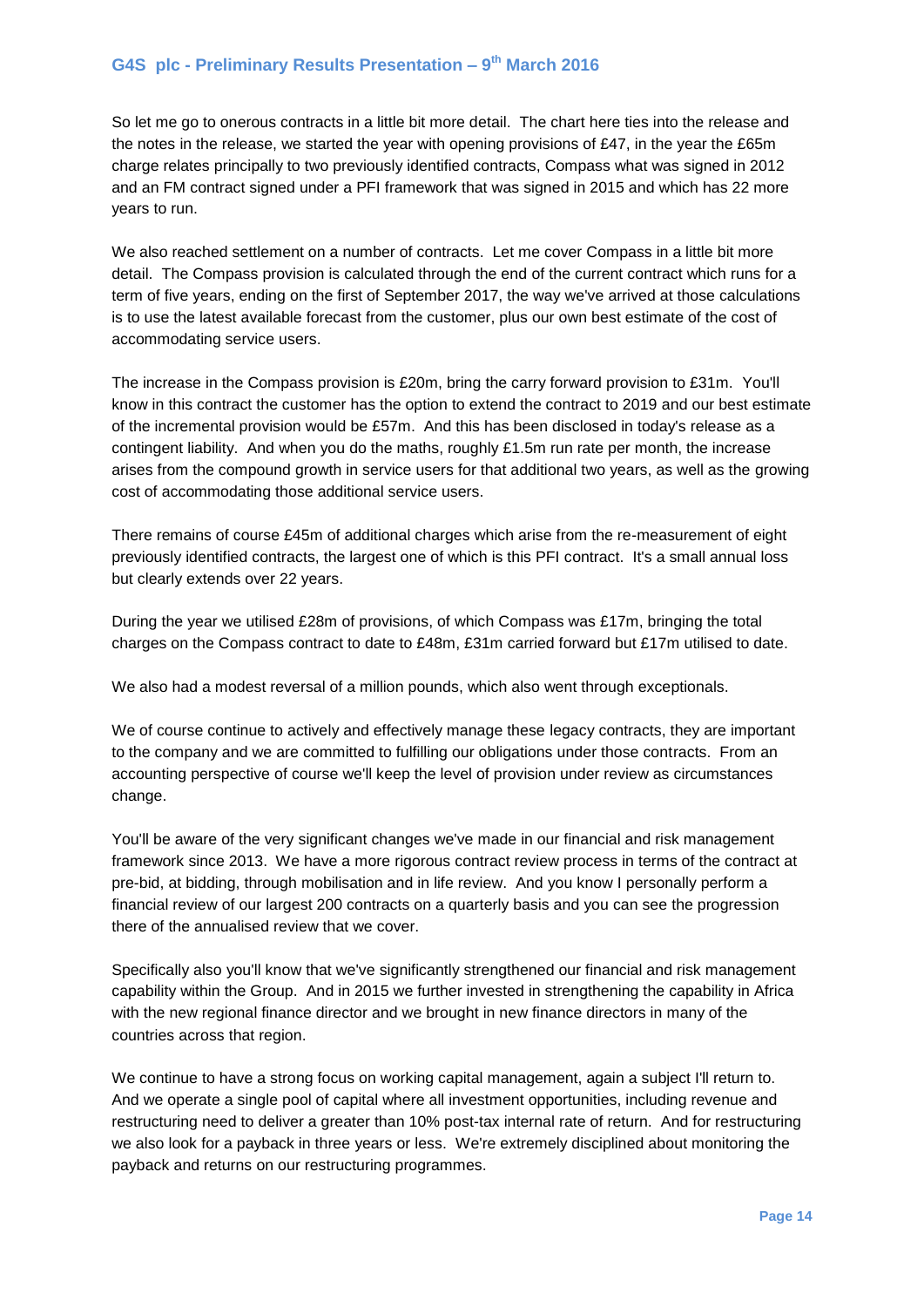This sets out the progress since 2013 of those restructuring programme where we've made substantial progress in tackling inefficiency and overheads. We started out in the UK and then Europe, moved to North America, AME and Latin America. And our 2015 programmes are on track and we expect to see full year benefits flowing through in 2016. We've invested £110m over three years, delivering annualised cost savings of around £30m.

Let me now turn to cash flow and net debt. The full movement on net debt is shown in the slide, starting with the year end net debt of £1.6bn, which is after the effect of 2014 restatements. The cash generated from our continuing operations was £460m, which was impacted by the higher working capital which reversed in 2016.

We invested £131m in capex and finance leases, the £46m restructuring outflow was in respect of the previously announced restructuring, and then we received gross proceeds of £14m from the disposals and had an out flow of £20m in acquisition and that principally was in respect of a legacy earn out settlement in Latin America, you'll know our current acquisitions are very modest bolt-ons that drive both contribution and are accretive to earnings.

Just turning to the right hand side of the chart and the use of funds of £399m. We paid interest of £91m. Our cash tax was at £102m and that included £25m in respect of payments in advance for ongoing discussions with tax authorities and timing differences. I expect the cash tax for 2016 to be in the region of £80m to £90m.

We paid £44m in pension payments under our existing pension deficit repair plan, which was in line with the payment profile. And we're presently in discussion with the trustees with respect of the triennial review when we expect that to be agreed in the second half of 2016.

Our dividends paid to equity and minority shareholders were £174m and that also included some one time payments of £8m by way of catch up. And we finished the year with net debt of £1.782bn.

Really to distil all of that down on this slide you can see the principal movements in net debt really arose from the outflow of working capital of £69m which was attributable to the accelerated growth in Q4, as well as the transition to the shared service centre. The transition to the shared service centre, the practicalities of that were that we paid down our suppliers earlier but we also had a disruption in our collection efforts. And I'm pleased to say our teams around the world have followed through on the Q4 growth and brought in the receivables. I'm pleased also to report that the shared service centre in the UK has bedded down and we've seen the reversal of that working capital outflow occur in 2016.

I mentioned then the £33m of one off, both on tax and on the dividend payments. And last but not least there was a translation effect of £36m of cash and cash equivalents from the strengthening of sterling, and a net movement of £5m of other.

I should add here, and Ashley talked about this, of course you'll remember that our operating cash flow also includes the cash outflows from onerous contracts, and that was £28m which flows through our underlying operating cash flow from continuing operations.

Let's turn to financing and liquidity. We have strong liquidity and access to unutilised and committed funds - uncommitted funds around £700m. I mentioned that in July 2015 we repaid a \$150m tranche of debt bearing interest of around 6.43. And earlier in the year as you know we refinanced our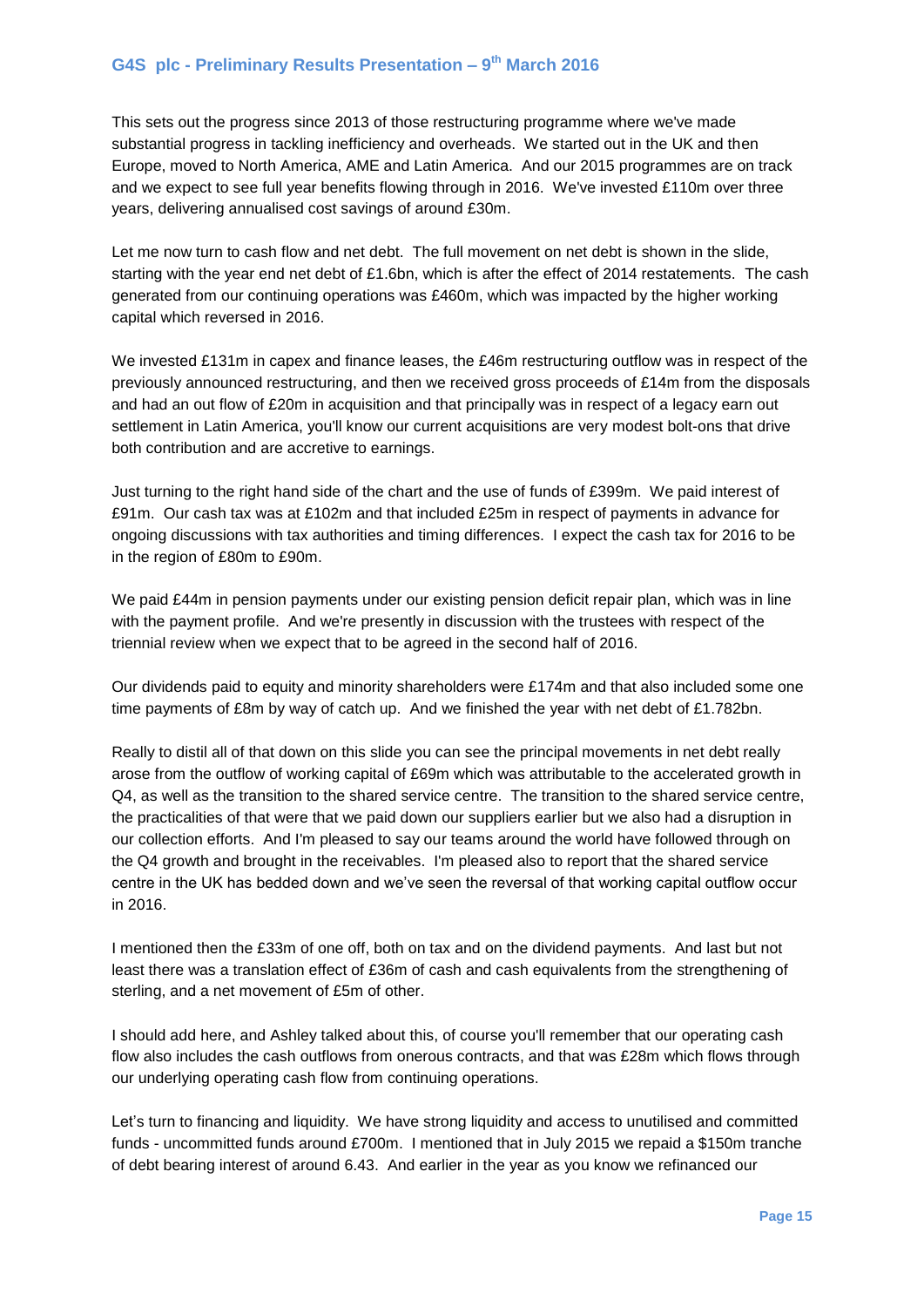revolving credit facility, extending maturity to 2021 with improved pricing, terms and conditions. Our net debt to EBITDA finished the year at 3.3 times.

We do expect to get net debt to EBITDA of 2.5 times or lower over the next 12 to 24 months from the improvement in working capital, further financial progress and from the £250m to £350m of proceeds from our continuing portfolio management programme.

As you know our practice is not to guide on forward margins, but to report on the progress on margin at each reporting date. And the progress has been steady with margins improving since 2013 from 6.3% to 6.5% in 2014, to 6.6% in 2015. These are all on a like for like basis and exclude all businesses being sold or being discontinued.

Let me hand you back to Ashley.

. . . . . . . . . . . . . . . . . . . . . . . . . . . . . . . . . . . . . . . . . . . . . . . . . . . . . . . . . . . . . . .

#### *Conclusion*

#### **Ashley Almanza, Chief Executive Officer**

Thank you Himanshu.

So just to sum up and end where we started. As you look at where G4S is today in its transformation programme I think it's very important to look at the three distinct components. The portfolio that we're restructuring and the businesses that are leaving the Group, the legacy contracts which we must and will manage efficiently and will over time diminish in importance, and most importantly the continuing operations in which we're investing and creating long term value and we're pleased to see returns coming from the investment in our continuing business.

That performance I think is reflected in today's results and the momentum that we saw in the second half of the year has carried forward into the first two months of the year giving us confidence in the outlook for 2016. The combination of improving performance from our continuing operations and the cash from our portfolio programme, these two things together will help us to drive net debt down to 2.5 times and below. And we've set, or recommended I should say, the final dividend be held flat on the prior year, and driving debt down will be a priority. No change in our long term dividend policy, but we're going to hold the dividend while we drive debt down. Those are the key messages.

Himanshu and I would be happy now to take any questions that you may have.

. . . . . . . . . . . . . . . . . . . . . . . . . . . . . . . . . . . . . . . . . . . . . . . . . . . . . . . . . . . . . . .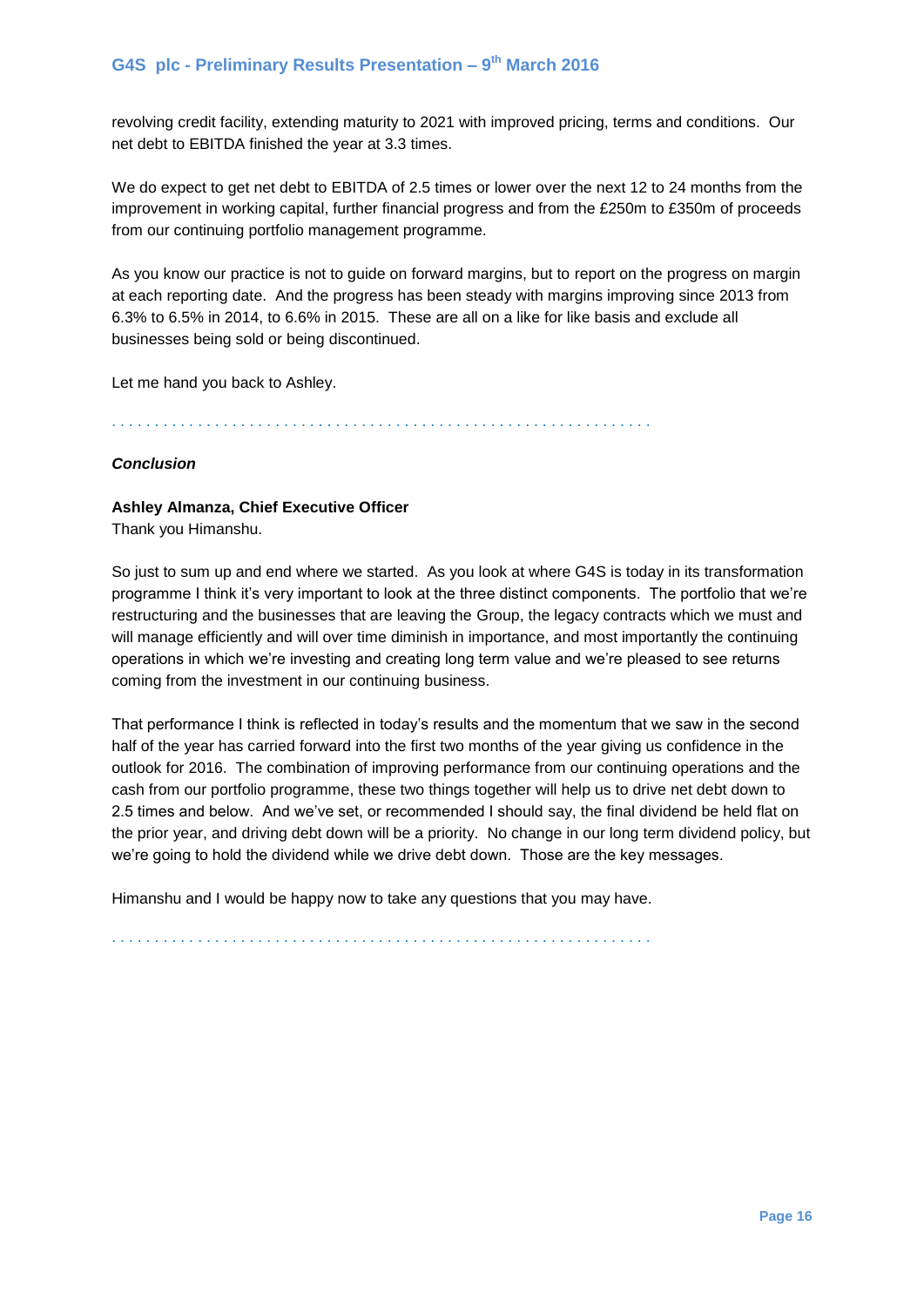#### *Questions and Answers*

#### **Ashley Almanza, Chief Executive Officer**

When asking a question can I ask you please, as we have people online joining this by webcast, to give your name and your affiliation. And I think Helen we have the ability to take questions online as well?

. . . . . . . . . . . . . . . . . . . . . . . . . . . . . . . . . . . . . . . . . . . . . . . . . . . . . . . . . . . . . . .

#### **Sylvia Foteva, Deutsche Bank**

Hi, good morning. Three questions please. First on the disposal, obviously the balance sheet reaching 2.5 times is very much dependent on the 250 to 350 so could you be specific about kind of how you arrived at the estimates of how much you can achieve from selling the businesses, and whether you are in discussions already?

Second question on organic growth, obviously you talk about an acceleration in Q4, if I take your 2.9% organic and compare that to the 2.2 in the first half take away some of your big contracts which were obviously rolling off or the losses annualising in Q1, it doesn't look like it's necessarily accelerated very much in the second half so maybe it would be helpful if you just could provide kind of Q3, Q4 run rate.

And then finally on working capital, out of the 69 how much was relating to the shared service centre please? Thank you.

. . . . . . . . . . . . . . . . . . . . . . . . . . . . . . . . . . . . . . . . . . . . . . . . . . . . . . . . . . . . . . .

#### **Ashley Almanza, Chief Executive Officer**

Okay thank you Sylvia. I'm going to ask Himanshu in a moment to answer your questions on organic growth and working capital. Let me answer your question on disposals and portfolio, our portfolio programme.

I think the first thing I'd say is obviously we've been working on this portfolio programme for two years now, since November 2013, and I think over that time we've become better at understanding what we have to get through to get the business separated up and out of the portfolio. That's being principally led by our regional heads and Søren Lundsberg who's in the audience today. And so I think with that track record of having sold 28 businesses, generated £281m of proceeds we're in a better position to look forward and take a view on that.

I think our estimates are prudent. I think if you do some arithmetic on what we've sold so far and what sort of contribution that we're making to the Group and then you compare that to the businesses, and we're not giving you the contribution obviously and won't, but I think we've tried to be prudent in our estimate and we've put a range on it. But I think those are good estimates.

We've had approaches on a number of these businesses and we are in discussions on some but not all of these businesses, but at least on three of those four additional businesses we've had approaches. And on a number of those we're in discussions. I think that's as much as I'm going to say today. Look forward to giving you an update at the half year.

Himanshu, could you please take the question on organic growth and then working capital shared service centre? . . . . . . . . . . . . . . . . . . . . . . . . . . . . . . . . . . . . . . . . . . . . . . . . . . . . . . . . . . . . . . .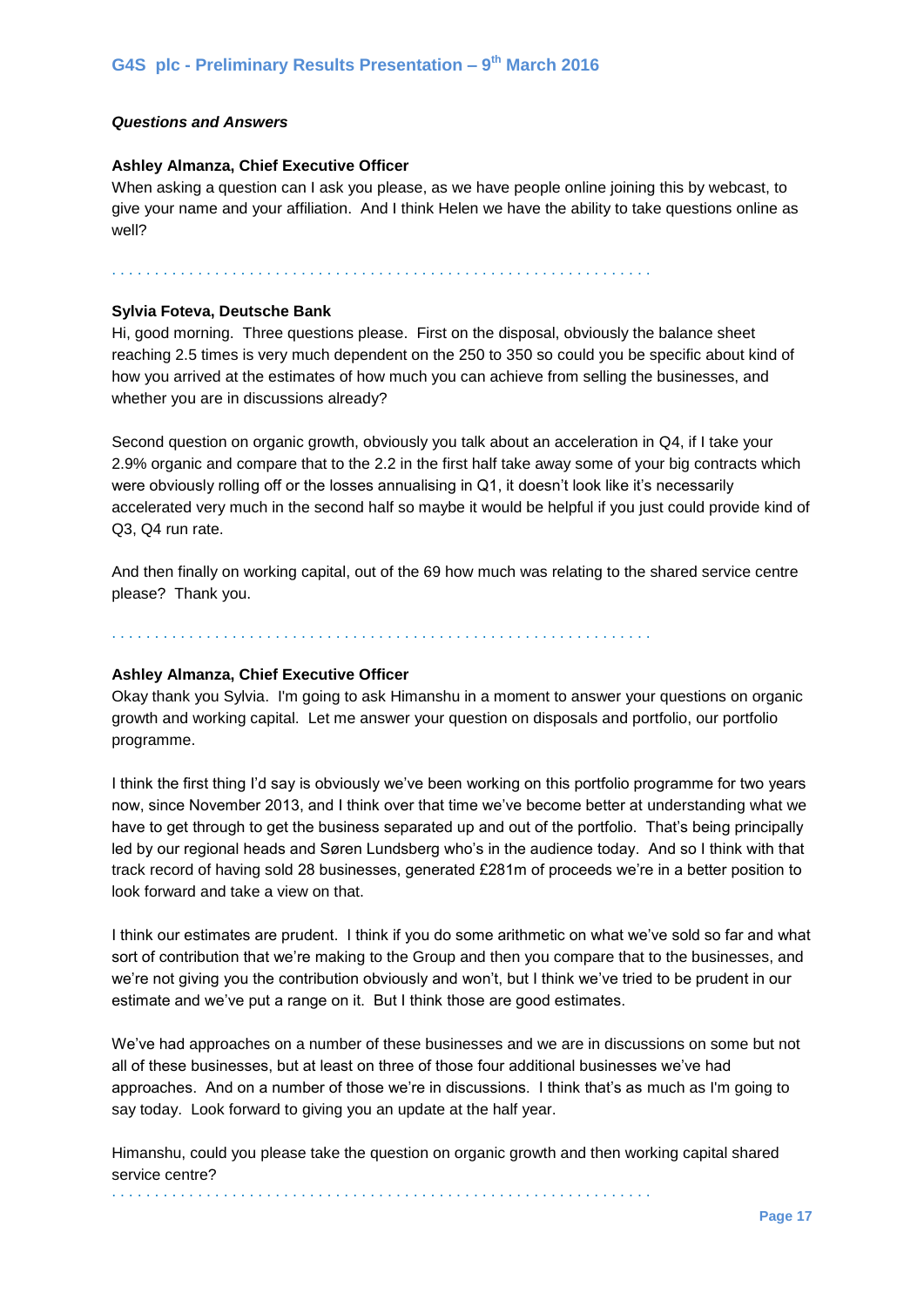#### **Himanshu Raja, Chief Financial Officer**

Morning Sylvia, deal with the working capital one first. The growth in working capital from Q4 growth was around £45m and the balance to the £69m arose from the change in the shared service centre. As I said both of those have reversed in the first two months of 2016.

On organic growth we don't disclose, as you know, quarter on quarter but we did see that acceleration come through in the second half, both in emerging markets as well as in developed markets. The one region that did not accelerate H1 to H2 which I've already mentioned was Latin America, that still grew at 9% in the second half, and the overall headline growth was 2.5% growth in H1 and 5.4% in H2. And you got the numbers right, it was roughly 2.2 we reported in the first half and the 2.9 we're reporting today.

You'll know and Helen can help you offline, we've got a number of things coming in and out, the anniversary of the Manus contract, Ashley mentioned in the UK the effect of the Tesco contract as well as the effect of EM coming out of our numbers. And Helen can help you offline with those.

. . . . . . . . . . . . . . . . . . . . . . . . . . . . . . . . . . . . . . . . . . . . . . . . . . . . . . . . . . . . . . .

### **Rob Plant, JP Morgan**

Morning. The businesses that you've disposed of to date have been loss making. The ones that are scheduled for disposal are probably more profitable. Is there an element of you would like to get the debt down and therefore make disposals, or all four are non-core?

. . . . . . . . . . . . . . . . . . . . . . . . . . . . . . . . . . . . . . . . . . . . . . . . . . . . . . . . . . . . . . .

#### **Ashley Almanza, Chief Executive Officer**

No. I think the - well the primary driver of our portfolio programme has been and remains to improve our strategic, commercial and operational focus. It is true that we've tackled and wanted to tackle the loss making businesses earlier for obvious reasons. I would say actually looking back we didn't do that fast enough. I think some of the loss making businesses we could have tackled earlier and got them out of the portfolio earlier. So no, it's not - I mean clearly it's helpful, very helpful, that we're releasing capital as well and that will go towards reducing our net debt, but the primary driver here is strategic focus.

And I think if you look at these businesses it shouldn't be I would hope a surprise to our shareholders that those are the sorts of businesses that we are selling. But you're right; they are typically more profitable than the businesses we've sold to date. Take for example our utilities business, this is a very good business. It will never be material. I mean I say with all respect to the team who have done a fantastic job; it's never going to be a huge part of the company. It's reached, in our hands, its natural limit but it would be we believe very valuable in the hands of another owner. And I think you can make the same comment about all four of those businesses. And I think that's why again I think our estimates are reasonably prudent around the proceeds to be realised.

. . . . . . . . . . . . . . . . . . . . . . . . . . . . . . . . . . . . . . . . . . . . . . . . . . . . . . . . . . . . . . .

#### **Himanshu Raja, Chief Financial Officer**

I might just add actually there if I may the 250 to 350 will also get a contribution from the 38 businesses, the long tail, that we're managing our way through. So there will be contribution to the proceeds from those also.

. . . . . . . . . . . . . . . . . . . . . . . . . . . . . . . . . . . . . . . . . . . . . . . . . . . . . . . . . . . . . . .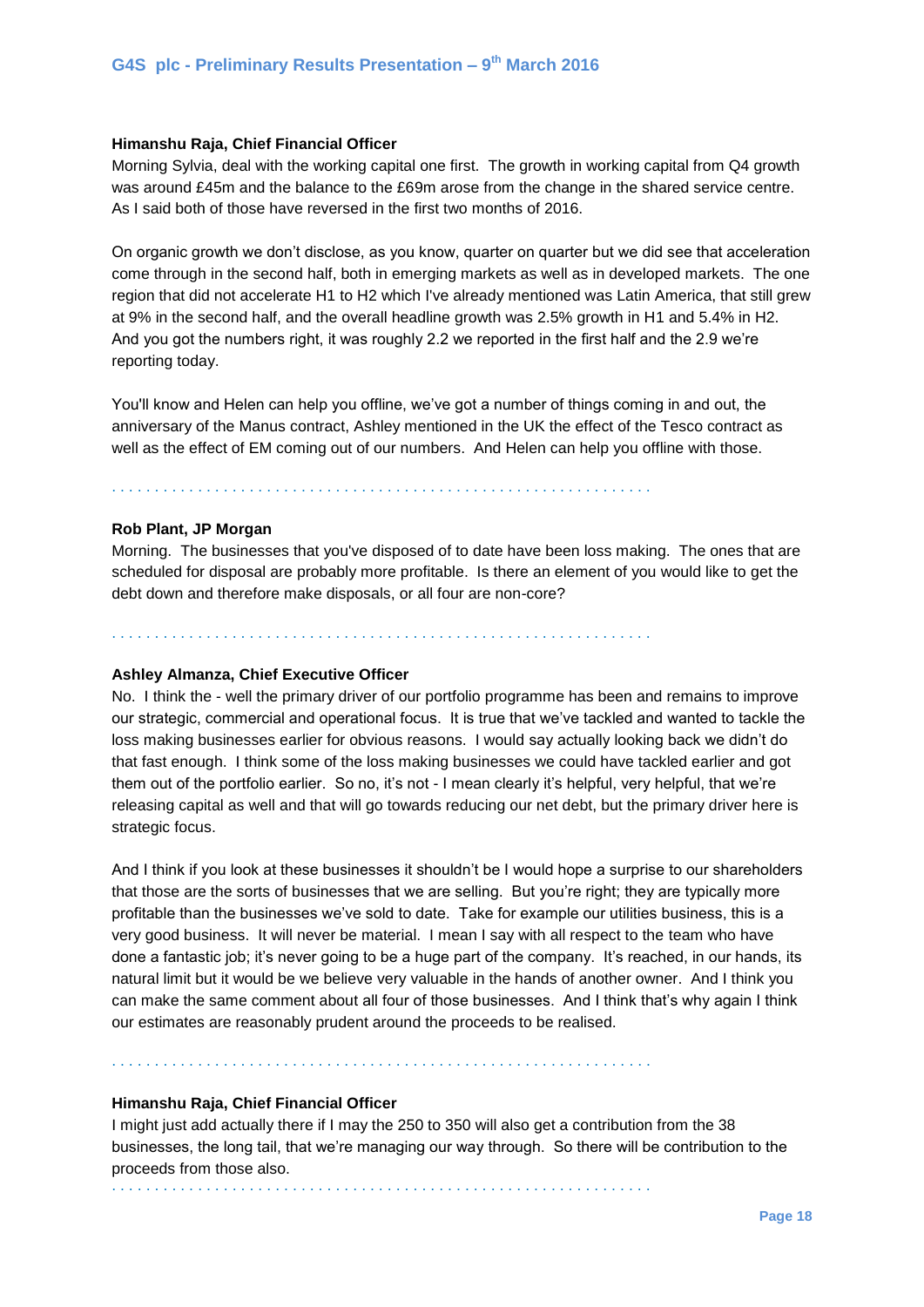#### **Andy Chu, Nomura**

Good morning. Three questions if I may please. Firstly in terms of your opening comments Ashley you mentioned, and in the statement actually you mentioned, a pretty good start to the year, so I wondered if you could give us a flavour in any sort of quantitative metric, maybe organic growth, as to how the first two months of this year have started?

Secondly, you mentioned sort of 4% to 6% demand for your services. Could you actually sort of just clarify what that actually means? Is that an organic growth sort of range medium term?

And then lastly on the contingent liability of £57m on the Compass contract, I'm surprised that you haven't taken that as a sort of hard provision given I guess you talk a lot about being conservative around accounting, I think if I'm right in saying circa for example of taking that all the way through to the end of the contract in 2019? Thank you.

. . . . . . . . . . . . . . . . . . . . . . . . . . . . . . . . . . . . . . . . . . . . . . . . . . . . . . . . . . . . . . .

# **Ashley Almanza, Chief Executive Officer**

Thanks very much. I'll ask Himanshu in a moment to comment on the sort of technical accounting around the onerous contract provision, but I think there's another dimension to your question which goes beyond technical accounting. And it is true I think to say that others have gone long and deep on this one and probably catered for every eventuality.

As we sit here today the contract ends in August 2017. That's what the contract says and that's when it ends. There is an option to extend but that option has not been exercised. So I'm sure there are accountants in the room that if you could find five they'd give you five different answers to what the correct accounting is. We've debated this at length and it's been through, I'm sure you can imagine, auditors and audit committees and so on and we think this is the clearest way to explain to our shareholders what the situation is. We absolutely have a contract that will run to August 2017 and we do not know. Two weeks ago I think, a week or two weeks ago, the senior officials from the Home Office were in front of the Home Affairs Committee and they said they hadn't decided yet. So if they haven't decided I think it would be - and we took the view it would be premature for us to decide. But the number is there so it's not like we're - you know people can make their minds up I guess. But I'll let Himanshu in a moment come back to that.

Start to the year, you wanted some numbers, cash flow Himanshu has talked about and we've seen the working capital unwinding so I think we're pleased about that. We need to keep our foot on that and make sure that we continue to drive better working capital performance. But the outflow that was on Himanshu's chart I think is largely reversed. And organic growth I will say better than the second half that Sylvia calculated and mentioned earlier. That's as far as we'll go on that. We're two months in. Good start but we've got another ten to run so we're not going to get over our skis on this one, we're pleased with the start that we've had but we recognise there's a way to go.

4% to 6%, yeah that is exactly a medium term organic growth rate that we think our pipeline, our business will support going forward. Have we done the - ?

. . . . . . . . . . . . . . . . . . . . . . . . . . . . . . . . . . . . . . . . . . . . . . . . . . . . . . . . . . . . . . .

**Page 19**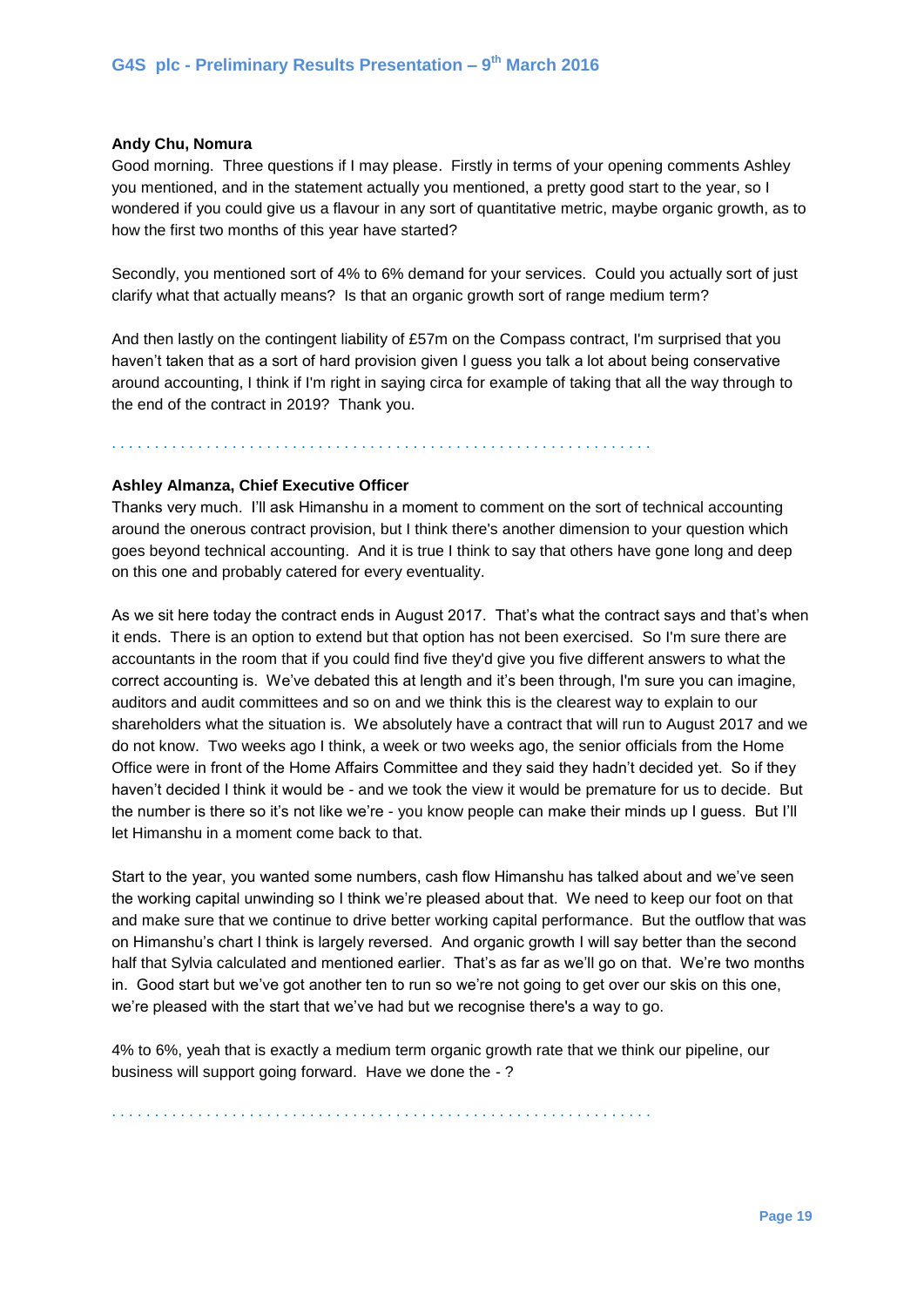#### **Himanshu Raja, Chief Financial Officer**

Simply the accounting follows the contract position which is that the contract has not been extended and that's why we've given full disclosure, were it to be extended, of what the financial impact would be.

. . . . . . . . . . . . . . . . . . . . . . . . . . . . . . . . . . . . . . . . . . . . . . . . . . . . . . . . . . . . . . .

#### **Ashley Almanza, Chief Executive Officer**

The other thing I should have said was we did underestimate the volumes, there's no question. We had a very sharp increase in volumes between November and January. And you may look at other suppliers and say they were more conservative, they had better judgement, they had a better crystal ball, but there are quite a lot of moving parts in this equation actually. The number of people coming into the country is not necessarily the number of people that you end up with. That's not actually the most important factor always in the number of people that you have in your contract. The rate at which they're processed through the system is a very important factor. And the other crucial factor is the rate at which local authorities make new accommodation available, because if they don't you have to put them in temporary accommodation and that's more expensive so that's where we stand.

. . . . . . . . . . . . . . . . . . . . . . . . . . . . . . . . . . . . . . . . . . . . . . . . . . . . . . . . . . . . . . .

. . . . . . . . . . . . . . . . . . . . . . . . . . . . . . . . . . . . . . . . . . . . . . . . . . . . . . . . . . . . . . .

#### **Gideon Adler, Redburn**

I've got three please. Firstly on minimum wage you've given some guidance around the impacts on the UK business in 2016, but have you thought further out what the effect could be on the UK profitability?

Secondly on the annualised effect of your cost saving programme, £30m, how much of that are you reinvesting in 2016? You flagged at the half year last year that roughly that went back into the business in 2015.

And lastly just on the PFI contract, could you just explain in a bit more detail what's happened with that and the logic of the number you've put out there today?

#### **Ashley Almanza, Chief Executive Officer**

Okay so I'll ask Himanshu to comment on the minimum wage. On the recycling of benefits we said in November 2013 that after two years this programme would become progressively self-funding and that is indeed the case. So we would expect more of that benefit to flow through. We were I think actually reinvesting, until the second half of last year, more than we were taking out and we would expect more of that to drop to the bottom line so our restructuring spend we want to bed in the restructuring that we've already done. Our restructuring spend will be lower this year and we will lose the anniversary effect of the investments that we've made in sales and business development and procurement. So that spend was ramping up and then obviously year on year the delta gets a lot smaller.

The area that we want to continue investing are those that I mentioned, sales, business development and product and service innovation, and we'll strike the right balance but I think our statement from before stands which is more and more of this will go to the bottom line.

The PFI contract has I think another 22 years to run. It's a facilities management contract with Churchill Hospital. The annual losses are quite modest but obviously it runs for 22 years and under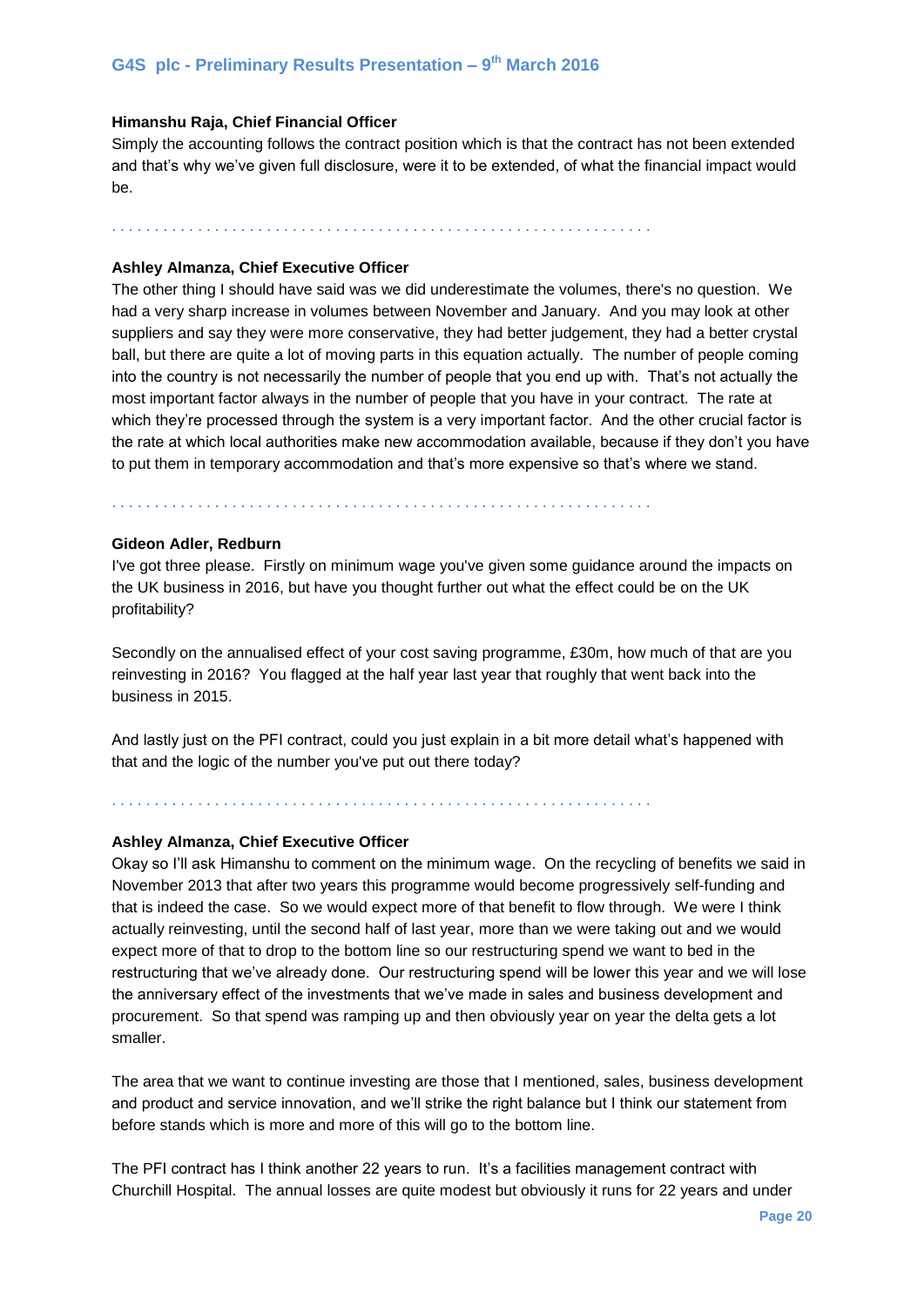the accounting standard you've got to book all 22 years in the current year. We're in active dialogue with the customers to how we can make their contract more sustainable, commercially sustainable, and we'll have to see how we get on with those discussions and give you an update at the half year.

. . . . . . . . . . . . . . . . . . . . . . . . . . . . . . . . . . . . . . . . . . . . . . . . . . . . . . . . . . . . . . .

Minimum wage, Himanshu?

# **Himanshu Raja, Chief Financial Officer**

Gideon on the minimum wage all of our early engagements with customers have been very positive and constructive which is where the 1% to 2% comes from. A lot of the contracts as you know we have very high retention rates and close customer relationships, so one dialogues the pass through of the living wage, and also of the related differentials because that's really the unknown factor and all our experience says that large and medium sized customers alike are very receptive to passing on those costs. So as you look out to 2016 and '17 our working assumptions are in line with that experience which is they'll be low single digit million impact but not material to the Group as a whole and not material either to the UK business.

. . . . . . . . . . . . . . . . . . . . . . . . . . . . . . . . . . . . . . . . . . . . . . . . . . . . . . . . . . . . . . .

#### **Ashley Almanza, Chief Executive Officer**

I mentioned in the presentation that we're piloting this year the introduction of new core operating systems into our Secure Solutions business. And the point really is we apart from improving operational reliability and customer service, the other objective is to reduce our costs and improve our competitive position in the marketplace because UK living wage obviously affects everybody in the UK, and UK is broadly speaking a compliant market. Not all of the markets we operate in are populated with compliant competitors, but in general the UK is a compliant market meaning that all of our competitors will be exposed to the same thing.

I think the variable that everyone is grappling with is what is the knock on effect on let's say supervisors when the minimum wage - the living wage I should say comes in. And the other effect which I think is unknown is the degree to which the market as the whole will change the composition of the workforce because there's obviously, unusually I think in UK legislation, there's an age bright line I think age 25. So that will start to I think across the industry, not necessarily G4S, affect the composition of the workforce. But at least a 1% to 2% in 2017 I'd say. We would hope to more than offset, in fact aim not hope to more than offset that progressively with our Javelin project to put all of our UK Solutions businesses on a common, automated platform.

. . . . . . . . . . . . . . . . . . . . . . . . . . . . . . . . . . . . . . . . . . . . . . . . . . . . . . . . . . . . . . .

#### **Paul Checketts, Barclays Capital**

Morning. I've got three as well please. The first is on cash again. What is the cash drag in the year coming for the onerous contracts and restructuring please?

And the second question relates to the cash business. Can you give us a sense of how the organic growth is progressing in emerging markets and developed?

And then the last is a sort of more thematic one. If I watch this presentation today it comes across like everything is going quite well and you're fairly content with progress, and yet the shares have lost more than 30% of their value over the last year. And so clearly the market is not quite as relaxed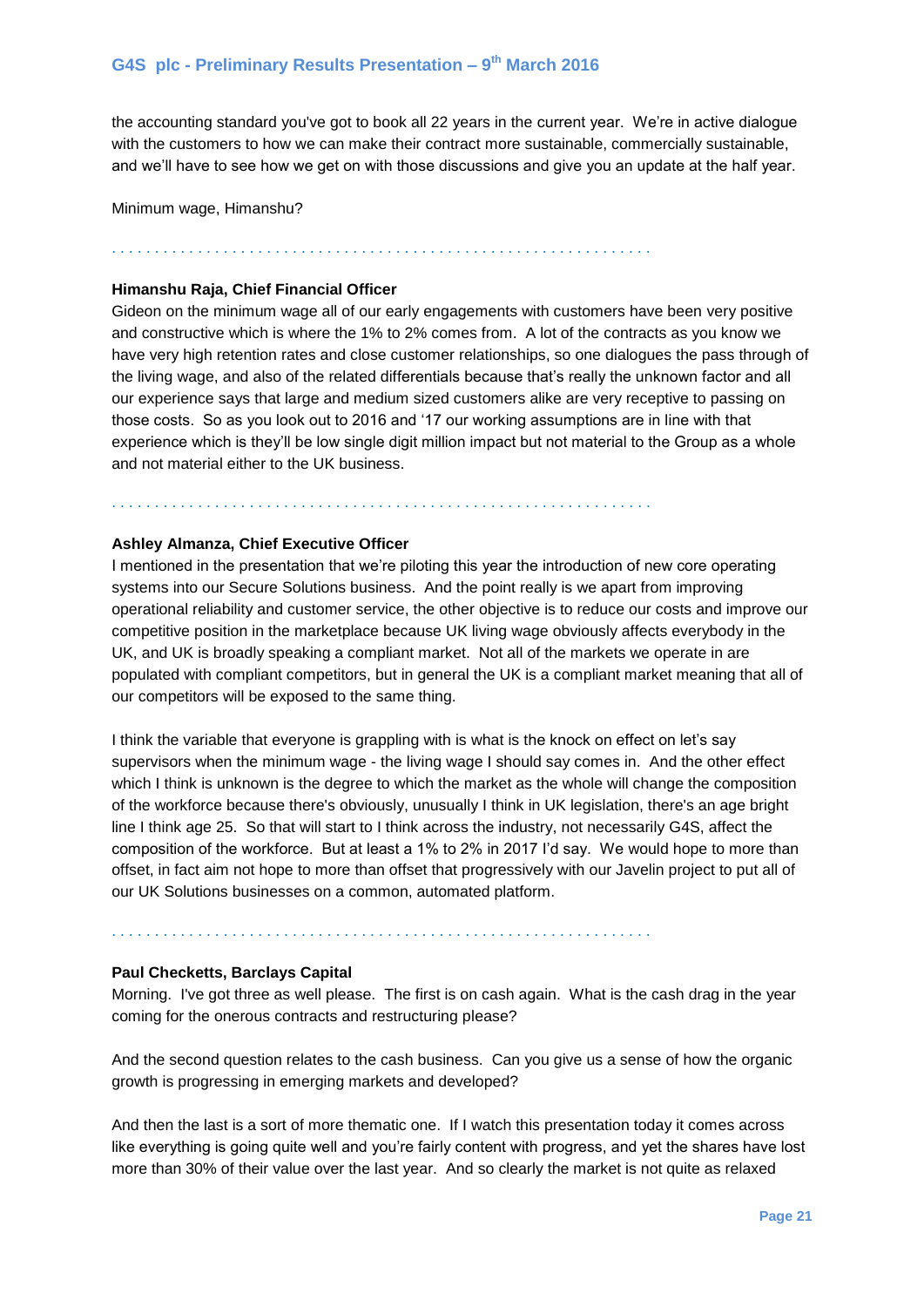about it. Could you perhaps, you know looking back, maybe explain to us what you think has been harder, what hasn't gone as well? Thanks.

. . . . . . . . . . . . . . . . . . . . . . . . . . . . . . . . . . . . . . . . . . . . . . . . . . . . . . . . . . . . . . .

#### **Ashley Almanza, Chief Executive Officer**

Thanks Paul. I'll ask Himanshu to comment on the organic growth rates of our cash businesses in emerging and developed markets in a moment. Cash drag very quickly, onerous contracts I think Himanshu mentioned £20m to £30m a year for the next two years. And restructuring £10m to £15m this year. The all is well impression that you - perception rather that you picked up, we have noticed that the share price is down. I think clearly that's something that does concern us, we care about our shareholders and it hurts them and we're very concerned about that of course, as you would expect.

I think one of the reasons, not the only reason but one of the important reasons and you can see this by looking at other companies in our sector who have substantial emerging market exposure, so you know a third to 40% of our revenues in any year come from emerging markets. Three years ago that was seen I think in capital markets as a very desirable and attractive thing in this company. I think right now that's not seen as a positive, and if you look at other stocks in our sector with similar emerging market exposure you'll see that they've also come off of the order of magnitude same amount. Conversely those with 5% emerging market exposure and heavy exposure in Europe and North America for example have done rather well. Their share price has gone in the other direction.

It would be I think complacent for us to take the convenient view that that's the only reason; you know it's nothing to do with us. I think for sure the legacy contracts have turned out to be worse than we or anyone else anticipated. I don't take the view that that's gone extremely well. I take the view that it's been incredibly tough. Since we raised capital with a placing we've paid over £200m to the government, the UK government. Now I'd be kidding you if I said that I knew that at the time. So that has not gone well. Am I content that the management team has done as good a job as could be done wrestling with those legacy contracts? We could always have done better; for sure we could have done better. But I don't think £230m of cash paid to the UK government could have been £100m, not a chance, whoever was running this company.

I think the important thing is that we've changed the way in which we do business and around major contracts. I mean that contract was approved by a business unit, that just can't happen today, it's not possible. There was no peer review; there was no Group investment committee, no risk committee. So every major contract now goes through a peer review and I'm utterly, utterly confident that none of these legacy contracts, if they appeared today before us, would get to bidding. I've said this before, our two single biggest contract opportunities globally in the last 18 months we declined to bid on, although the customers calling executives including me in the company asking us to come back in, we declined.

So - and I think by the way that's also reflected in our organic growth rates and I think we may see this across the industry as a whole. I think in some markets the industry, and not only the industry but I won't go beyond that, but the industry became obsessed with top line growth and every new contract was another 5p on the share price and so on. It's crazy, the risk reward balance was not right.

So no, I mean I don't want to give the impression that it's all been plain sailing, sunny weather, wind at our backs, not at all. It's been hard work and not everything has gone as well as we had hoped. And in particular the legacy contracts have consumed a vast amount of cash, a huge amount of management time, but I am positive about the company's position and its prospects. I won't shrink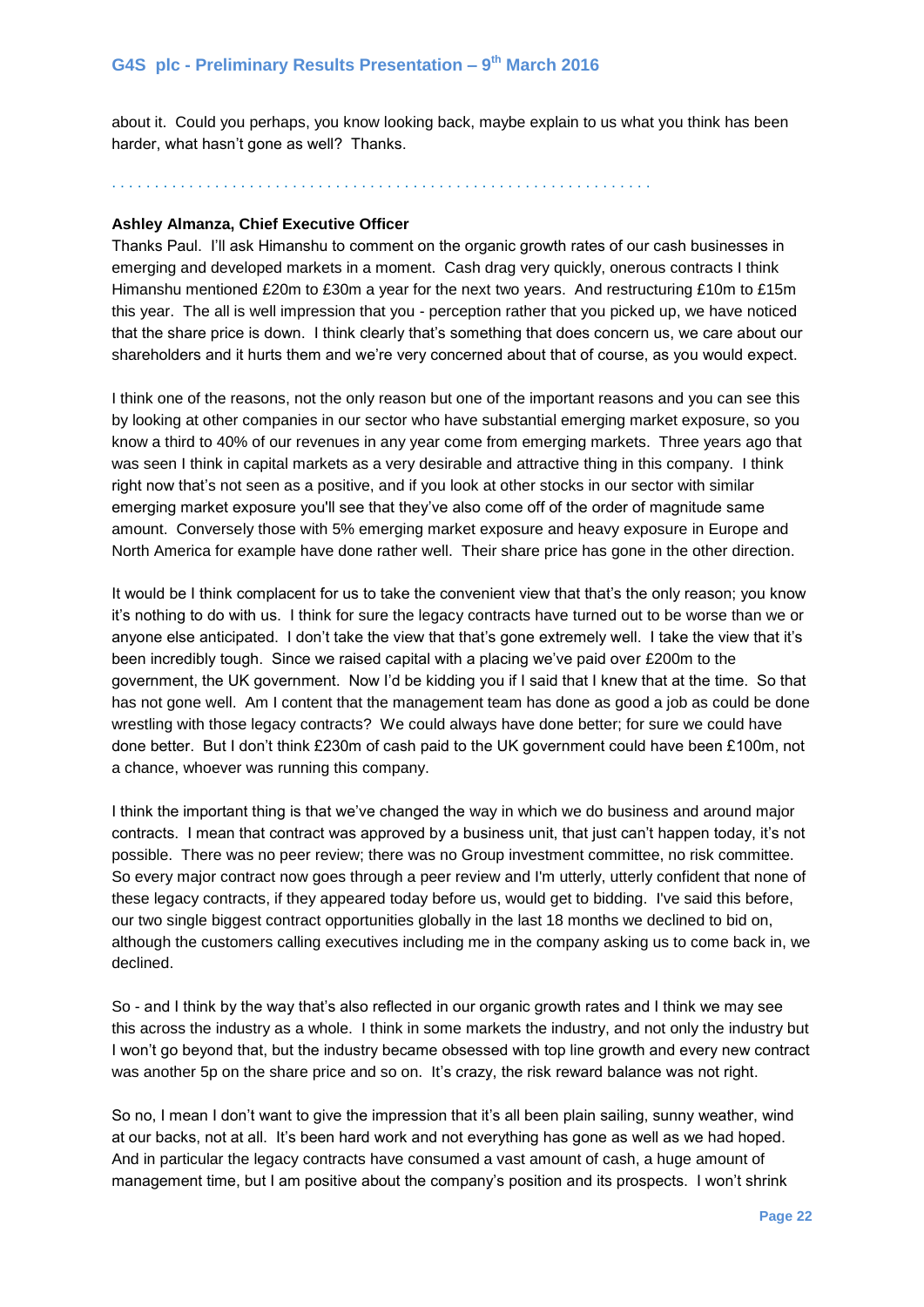from that, I think these contracts are important today but they are diminishing importance and in two years time hopefully, possibly four, they will be receding in the rear view mirror. In the meantime we're not going to do any more of them. And we are seeing, for the businesses that we will carry forward, these businesses are performing better than they were performing before. We have better people in place running these businesses. That's the first step you have to take care of, have a clear strategy and good people and we've got both of those things. And these businesses are doing better.

So if you detect a bit of confidence and optimism when I present you're right, I am confident about our position and our prospects. But I'm not at all complacent about the share price and the effects on our shareholders, not for a minute. I mean that's - we're here to serve our customers, look after our employees and serve our shareholders, deliver them a return. It's quite simple; those are the three things that we have to take care of, very important.

Oh yeah - Cash businesses.

. . . . . . . . . . . . . . . . . . . . . . . . . . . . . . . . . . . . . . . . . . . . . . . . . . . . . . . . . . . . . . .

#### **Himanshu Raja, Chief Financial Officer**

Organic growth Gideon in the Cash businesses, it's a different picture for emerging markets from developed markets. On developed markets we saw really strong progress in Europe and in North America. Europe driven by the GSN contract that we've spoken about previously in the Netherlands, North America a real driver on the CASH360 that Ashley talked about. And in the UK first half to second half as the loss of Tesco anniversaries out, then we saw progression in the second half.

On the emerging markets we saw modest slowdown in Asia and the Middle East and in Latin America really reflecting the tougher climate in those markets.

. . . . . . . . . . . . . . . . . . . . . . . . . . . . . . . . . . . . . . . . . . . . . . . . . . . . . . . . . . . . . . .

#### **Ashley Almanza, Chief Executive Officer**

And in particular in Asia Middle East that business includes our global secure logistics business also known as G4Si which typically moves bullion and other valuables between international markets and across the board that trade has come off in the last 12 months. I think the other point I would make is if - I don't know if this is in the detail but our UK and Ireland Cash business held up well despite the loss of the Tesco contract, those two businesses turned in flat profits and we think we'll make further progress this year on the bottom line in those businesses.

#### **George Gregory, Exane BNP Paribas**

Just one from me please. Your credit rating, given the plans and initiatives you'd laid out, are you confident that you'll be able to maintain your investment grade credit rating going forward please?

. . . . . . . . . . . . . . . . . . . . . . . . . . . . . . . . . . . . . . . . . . . . . . . . . . . . . . . . . . . . . . .

. . . . . . . . . . . . . . . . . . . . . . . . . . . . . . . . . . . . . . . . . . . . . . . . . . . . . . . . . . . . . . .

#### **Ashley Almanza, Chief Executive Officer**

Thanks George. I wish I was the arbiter of that question and I'm not. So the rating agencies will decide. I think all of you are well aware of the stance of rating agencies in current markets. I used to be in the oil business and the oil service business so I keep an eye on that and you can see rating agencies' posture has changed a bit. I don't think we can really - it wouldn't be appropriate for me to second guess what decisions they are going to come to. We have a good dialogue with S&P which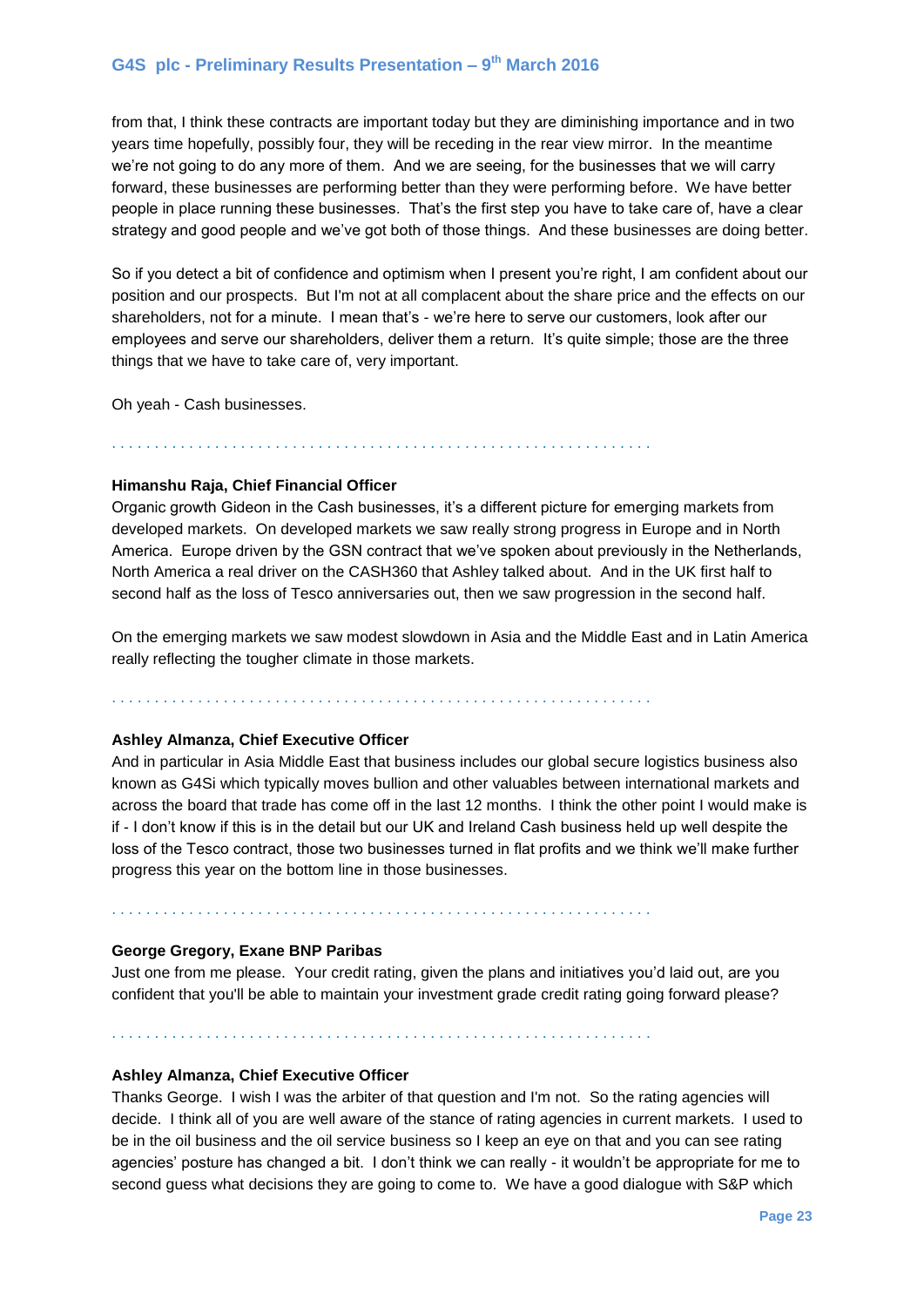we maintain periodically through Himanshu and Nigel our treasurer. So we can't really comment on that.

What we can talk about is our plan. And it's crystal clear that cash generation and getting our net debt down is a priority, an absolute priority. And I think we've gone through a period of two years plus where we've invested very heavily in the company. We've done that deliberately but we've put a lot of cash in. As I said a moment ago we also had to write some rather large cheques for our government along the way. That didn't include our annual tax bill by the way, that was just on the onerous contracts. So we've written a few big cheques on onerous contracts and now we've got to really get focused on cash generation.

And one of the things that we've done at management instance is we've changed the incentive plan to put more weight on operating cash generation in the business units and all the way through the regions and the executive. Everyone has got more reason to focus on monthly cash generation. So I think we can be confident that we're doing the right things and we've got a good plan to get to where we want to be. The investment grade credit rating will be a decision someone else takes I'm afraid.

. . . . . . . . . . . . . . . . . . . . . . . . . . . . . . . . . . . . . . . . . . . . . . . . . . . . . . . . . . . . . . .

#### **George Gregory, Exane BNP Paribas**

And perhaps just following up on that, in the eventuality that the rating agency decided to downgrade you, would you seek to further repair your balance sheet at this stage or would you opt to run with higher interest cost? How do you currently see that sort of roadmap today?

. . . . . . . . . . . . . . . . . . . . . . . . . . . . . . . . . . . . . . . . . . . . . . . . . . . . . . . . . . . . . . .

. . . . . . . . . . . . . . . . . . . . . . . . . . . . . . . . . . . . . . . . . . . . . . . . . . . . . . . . . . . . . . .

# **Ashley Almanza, Chief Executive Officer**

No, I think our plan has been something we've worked on carefully. It's in our view a good plan, a robust plan, and we would not change the plan. I think the - Himanshu can comment on what the incremental - I think the incremental interest in 2016 would be less than £10m.

#### **Himanshu Raja, Chief Financial Officer**

Yeah it would be about £5m or £6m because the step up on the coupon only occurs at the anniversary of the next interest payment which would be May and December, so there'd just be a part year effect. And before you got to 2017 then we have clear plans in place and improving financial strength on the balance sheet.

. . . . . . . . . . . . . . . . . . . . . . . . . . . . . . . . . . . . . . . . . . . . . . . . . . . . . . . . . . . . . . .

#### **Helen Parris, Director of Investor Relations**

Thank you. I've got a couple of quick questions that have been emailed in. Himanshu could you talk about the level of financial costs, I think interest costs, for '16 and a few words on capex going forward?

. . . . . . . . . . . . . . . . . . . . . . . . . . . . . . . . . . . . . . . . . . . . . . . . . . . . . . . . . . . . . . .

#### **Himanshu Raja, Chief Financial Officer**

Yeah happy to do that. I think I said in my presentation I expect interest costs to be in the region of £80m to £90m. We don't get the opportunity to redeem the higher bearing debt till late '17, '18 and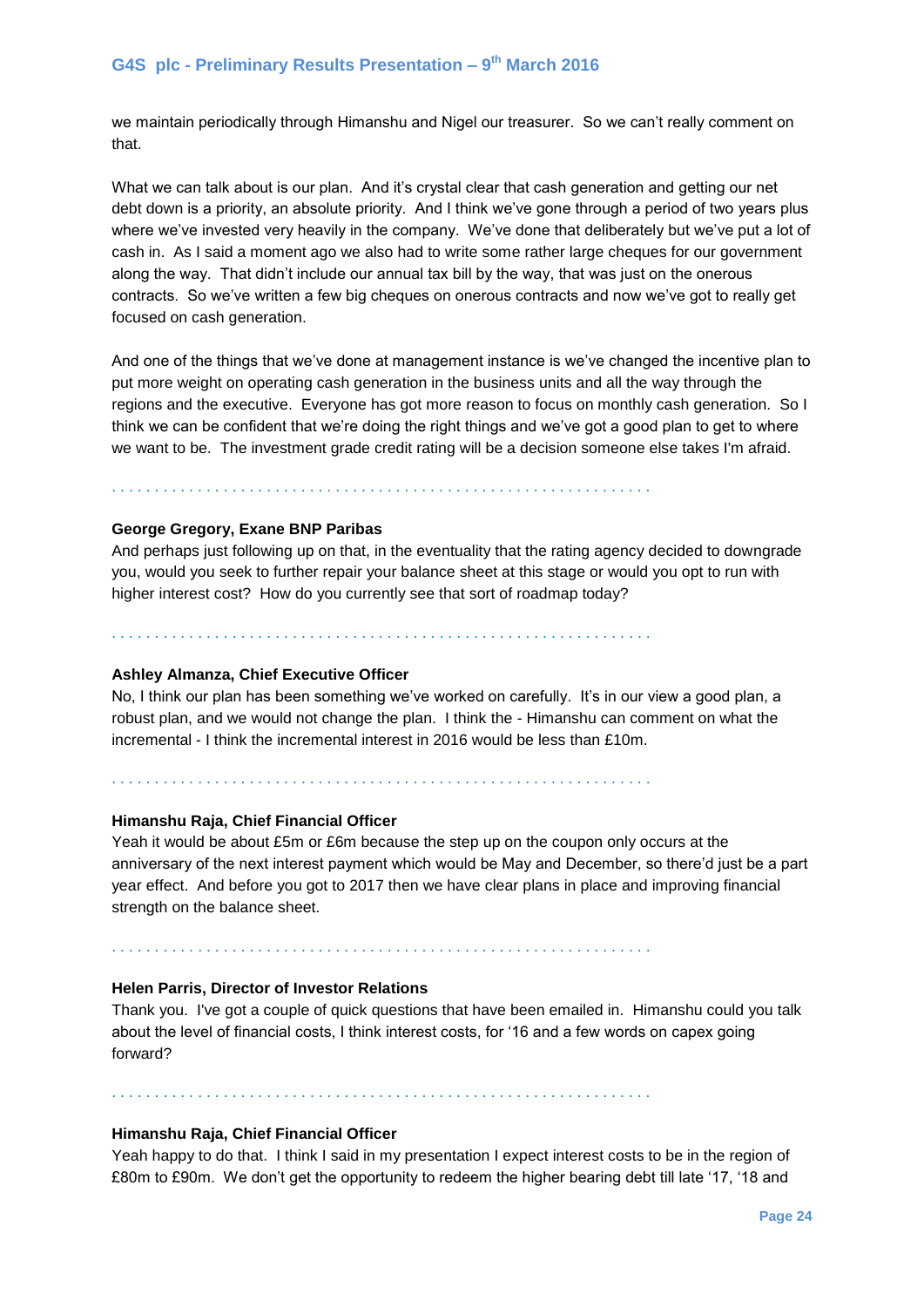'19 so we expect interest to be in the £80m to £90m range. On capex, capex is a function of continued revenue growth. We did around £131m this year. If you're modelling the capex impact I'd expect to see between £100m and £125m for 2016.

. . . . . . . . . . . . . . . . . . . . . . . . . . . . . . . . . . . . . . . . . . . . . . . . . . . . . . . . . . . . . . .

#### **Helen Parris, Director of Investor Relations**

Thank you. Then the four new businesses added to the disposal programme, could you comment on their profitability?

. . . . . . . . . . . . . . . . . . . . . . . . . . . . . . . . . . . . . . . . . . . . . . . . . . . . . . . . . . . . . . .

#### **Himanshu Raja, Chief Financial Officer**

The businesses have a combined revenue of around £400m, that's in today's release. I'm not going to give a precise number as to the profitability of those businesses, I think that was Sylvia's question at the opening question. But they tend to carry a slightly higher PBITA margin than the overall Group PBITA margin of 6.6%.

. . . . . . . . . . . . . . . . . . . . . . . . . . . . . . . . . . . . . . . . . . . . . . . . . . . . . . . . . . . . . . .

#### **Ashley Almanza, Chief Executive Officer**

While we're going to the next person let me just correct one of my earlier comments. We've provided £230m on onerous contracts. We've written cheques for about £150m so that's the cash impact. I think I said £200m.

. . . . . . . . . . . . . . . . . . . . . . . . . . . . . . . . . . . . . . . . . . . . . . . . . . . . . . . . . . . . . . .

#### **Ed Steele, Citigroup**

Morning all. Two questions. In note seven of the accounts your gross margin disclosure shows you're down 130 basis points year on year. Obviously that's a statutory number rather than your underlying number, so could you give us the underlying number ex the strip outs please?

And then secondly your portfolio businesses that you've stripped out of the underlying numbers seem to have revenue down 24% year on year. I appreciate there's probably a bit of FX in there and maybe some of them have been sold during the year that may have affected it, what was the underlying organic picture there please?

. . . . . . . . . . . . . . . . . . . . . . . . . . . . . . . . . . . . . . . . . . . . . . . . . . . . . . . . . . . . . . .

#### **Ashley Almanza, Chief Executive Officer**

The underlying what, sorry?

. . . . . . . . . . . . . . . . . . . . . . . . . . . . . . . . . . . . . . . . . . . . . . . . . . . . . . . . . . . . . . .

**Ed Steele, Citigroup**

Organic shrinkage through revenue.

. . . . . . . . . . . . . . . . . . . . . . . . . . . . . . . . . . . . . . . . . . . . . . . . . . . . . . . . . . . . . . .

# **Ashley Almanza, Chief Executive Officer**

I think that second question we'll probably have to get back to you offline and post that on our website. I'll ask Himanshu to address your gross margin question. But I think in your second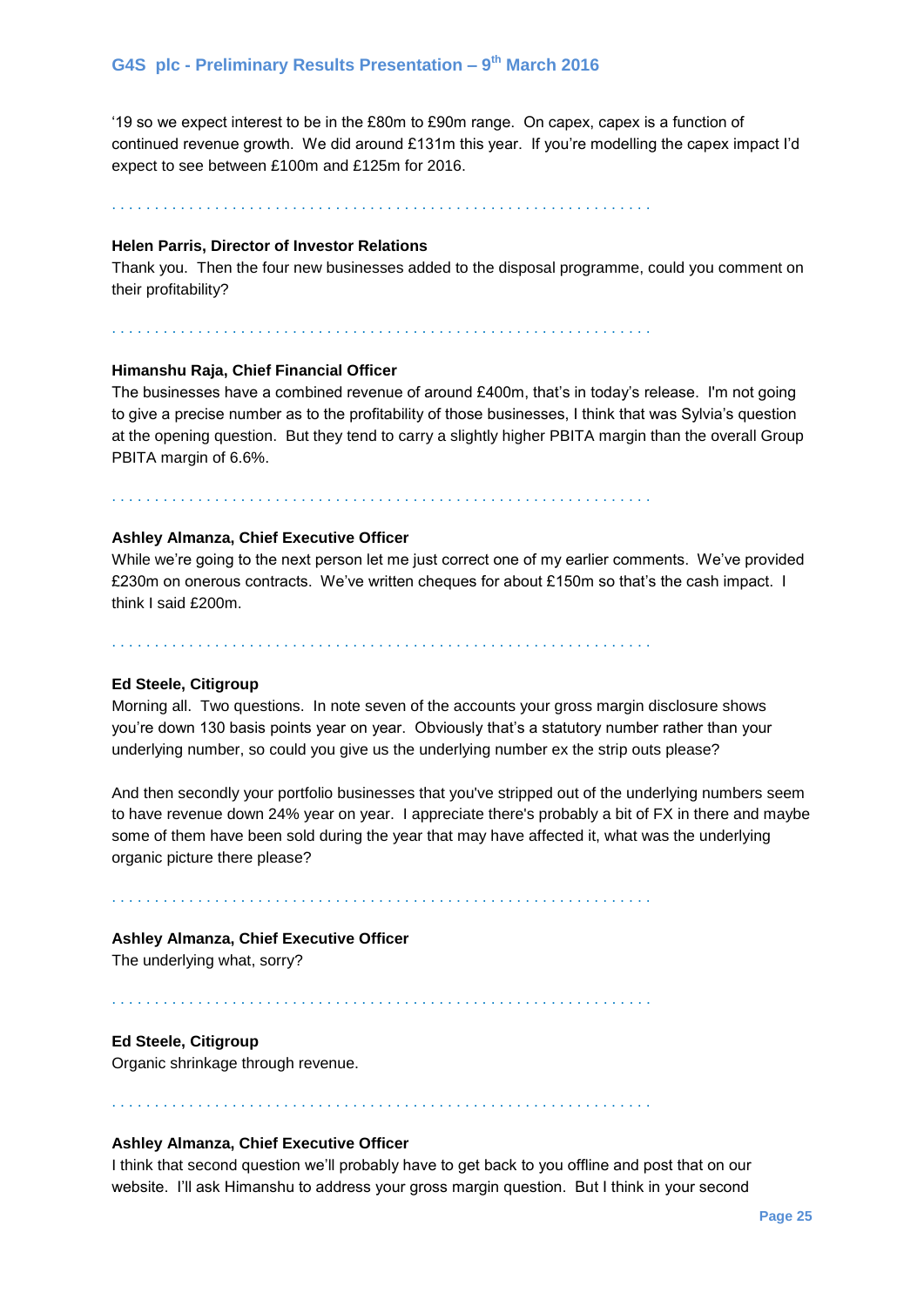question you're identifying something which probably, and Rob was picking up on earlier, which I think again to Paul's question, not everything has gone brilliantly. I think we are pleased with progress overall with the transformation, not with the share price. But we could have sold some of those businesses earlier because if you look at them year on year they got worse, not better. On the other hand some of the businesses that we kept and invested in and turned around, got better year on year so we had a bit of both. We'll come back to you I think and we'll put on the website the answer to your second question. On the first question, gross margin, Himanshu?

#### . . . . . . . . . . . . . . . . . . . . . . . . . . . . . . . . . . . . . . . . . . . . . . . . . . . . . . . . . . . . . . .

#### **Himanshu Raja, Chief Financial Officer**

Ed as you know it's not our practice to disclose underlying gross profit progression. The statutory disclosures that you've seen there are a function of FX as you identify, of investments that we make as well as restructuring benefits which vie between the cost of sales line where we do branch rationalisation and clearly on G&A.

The productivity programmes that we run, I can't see Ed that's why I'm searching - oh you're right at the back, sorry I've got a light just there, thank you. The productivity programmes that we run around DLE and telematics are all about mitigating the effect on gross margin pressure, together with price increase programmes to offset wage inflation. And then the overhead rationalisation programmes are about protecting the bottom line. And you'll have seen overall we increased the net PBITA margin by ten basis points from 6.5 to 6.6, but it's not a split that we give out.

. . . . . . . . . . . . . . . . . . . . . . . . . . . . . . . . . . . . . . . . . . . . . . . . . . . . . . . . . . . . . . .

#### **Ashley Almanza, Chief Executive Officer**

But just to add to that, you can tell from I think the results and also from the presentation there are two areas where gross margin did go backwards for sure, and that was UK and Europe. And if you look at the reasons for that in the UK I think I mentioned that we had two large contracts which were - well both big in revenue terms but also well above our Group average margins. That was electronic monitoring which came to an abrupt end for reasons well known, and our Tesco contract. And then in Europe in both the Netherlands and in Hungary we had above average margin contracts. In aviation, cash handling and systems projects all of which came to an end during the latter half of 2014 and we therefore caught the anniversary effect. So GM did go backwards in that, and those are two obviously big parts of the overall component.

. . . . . . . . . . . . . . . . . . . . . . . . . . . . . . . . . . . . . . . . . . . . . . . . . . . . . . . . . . . . . . .

# **Ed Steele, Citigroup**

So it would probably be fair to say that you expect a lesser movement next year as it stands today?

. . . . . . . . . . . . . . . . . . . . . . . . . . . . . . . . . . . . . . . . . . . . . . . . . . . . . . . . . . . . . . .

#### **Ashley Almanza, Chief Executive Officer**

As it stands today yes. We are not again complacent about this; we don't assume that if we do nothing gross margins will stand still. We have to invest in productivity, technology in order to maintain gross margins. It's a competitive world out there. But yes we would hope to see less of a movement next year Ed.

. . . . . . . . . . . . . . . . . . . . . . . . . . . . . . . . . . . . . . . . . . . . . . . . . . . . . . . . . . . . . . .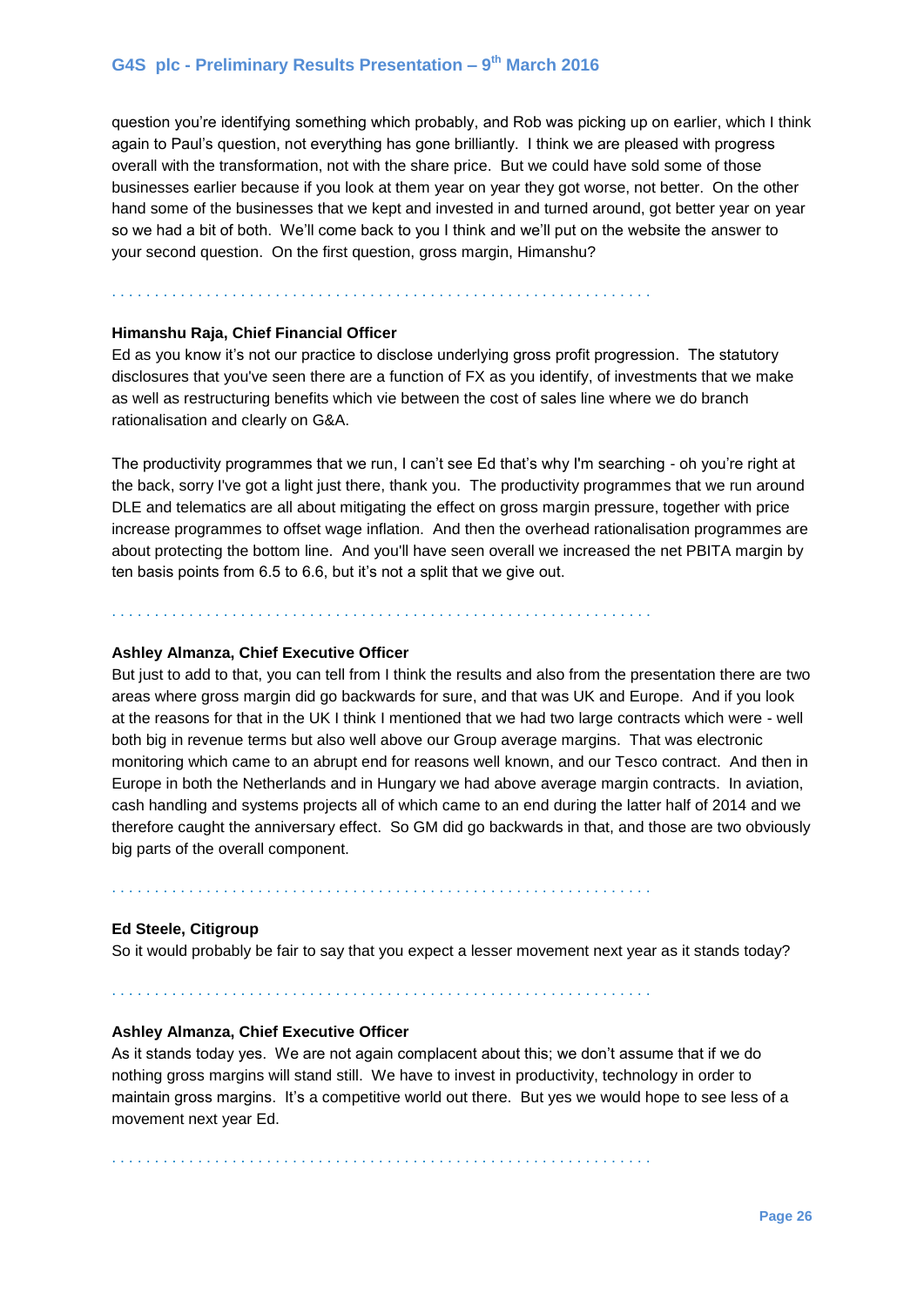#### **Kean Marden, Jefferies**

Morning gentlemen. I've got two if I may, one just developing on George's point earlier. So Himanshu I'm wondering are you aware of how S&P would treat the OCP provision. Would they treat that as something they would strip out or would they look at the number basically after that sort of £20m to £30m reduction? And I suppose in your previous discussions with them how they would treat some of the other specific items that you've detailed on slide 29?

And secondly on the bid pipeline, I think I'm correct at the interims you gave us some additional disclosure which looked at the development of the pipeline during July and August. So I think we moved up from about £6bn in June to a higher number which I think from memory at the time was sort of £7bn plus. The numbers you disclosed for December add up to about 5.7 so maybe if you can give us some insight into where some of the momentum might have come out of the business, particularly if we see anyone who is looking at emerging markets at the moment.

. . . . . . . . . . . . . . . . . . . . . . . . . . . . . . . . . . . . . . . . . . . . . . . . . . . . . . . . . . . . . . .

#### **Ashley Almanza, Chief Executive Officer**

Himanshu will take your questions on rating. On pipeline I'd make two comments. We obviously had £1.2bn of wins, new contracts, so that's get and grown, that excludes keeps. If you add keeps then you can double the number. But get and grow wins of £1.2bn, they came out of the pipeline. And the second thing is, as I mentioned in my presentation, we're getting better at qualifying the pipeline early, so taking opportunities. We're very happy that we've got hunter gatherers who go out and collect opportunities, but what we want to avoid is investing too much money on pursuing those opportunities for too long and then pulling out just before bid. So I think those are the factors, our wins and the fact that we're getting better at qualifying the pipeline. And I would not be uncomfortable to see that pipeline become more focused still as we move forward so long as we were confident that we were pruning opportunities out rather than there being a lack of opportunity in the marketplace. And it's the latter at the moment.

Credit rating?

#### **Himanshu Raja, Chief Financial Officer**

Yeah on the S&P question essentially what the process S&P go through is to seek to normalise the effect of the specific items. I'm sure you know from other conversations. So they'll both be adjusting the net debt for the impact of operating leases as well as they'd be seeking to normalise we mentioned today the Churchill contract, the OCP provision includes the details of the Churchill contract for 22 years and therefore they'll seek to normalise the effect of both the net debt liability side as well as arrive at a normalised adjusted EBITDA measure.

. . . . . . . . . . . . . . . . . . . . . . . . . . . . . . . . . . . . . . . . . . . . . . . . . . . . . . . . . . . . . . .

#### **Ashley Almanza, Chief Executive Officer**

We give them the cash flow on those provisions, that's what they're interested in.

. . . . . . . . . . . . . . . . . . . . . . . . . . . . . . . . . . . . . . . . . . . . . . . . . . . . . . . . . . . . . . .

. . . . . . . . . . . . . . . . . . . . . . . . . . . . . . . . . . . . . . . . . . . . . . . . . . . . . . . . . . . . . . .

**Ed Steele, Citigroup**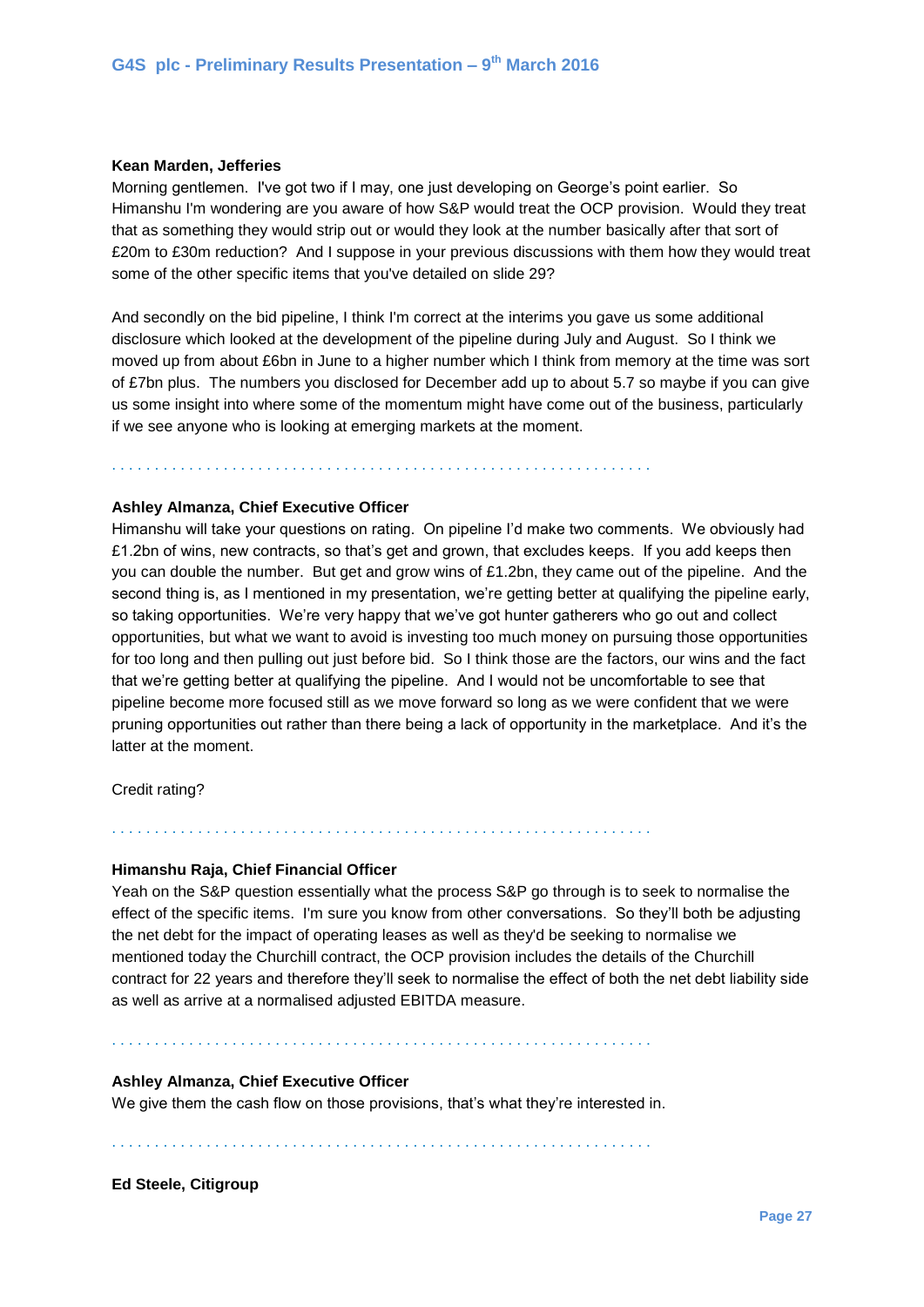Maybe you can give is to us as well.

. . . . . . . . . . . . . . . . . . . . . . . . . . . . . . . . . . . . . . . . . . . . . . . . . . . . . . . . . . . . . . .

#### **Ashley Almanza, Chief Executive Officer**

He said 20 to 30 a year I think.

. . . . . . . . . . . . . . . . . . . . . . . . . . . . . . . . . . . . . . . . . . . . . . . . . . . . . . . . . . . . . . .

#### **Rajesh Kumar, HSBC**

Just following up on the UK living wage point you made earlier when you said 1% to 2% impact. Was that on sales, on margin? If you could clarify that it would be quite helpful.

And also clarifying the 4% to 6% organic growth guidance. When you say 4% to 6% organic growth guidance does it include all the disposals and the new base organic growth on top of that, or does it include the statutory revenue and organic growth on top?

. . . . . . . . . . . . . . . . . . . . . . . . . . . . . . . . . . . . . . . . . . . . . . . . . . . . . . . . . . . . . . .

## **Ashley Almanza, Chief Executive Officer**

Thank you Rajesh. I'll asking Himanshu to comment on the living wage. We're obviously looking at our continuing operations on our guidance so we get a like for like comparison rather than the statutory basis. On living wage?

. . . . . . . . . . . . . . . . . . . . . . . . . . . . . . . . . . . . . . . . . . . . . . . . . . . . . . . . . . . . . . .

#### **Himanshu Raja, Chief Financial Officer**

1% to 2% of the UK PBITA so you'll see -

. . . . . . . . . . . . . . . . . . . . . . . . . . . . . . . . . . . . . . . . . . . . . . . . . . . . . . . . . . . . . . .

# **Ashley Almanza, Chief Executive Officer**

Profit.

. . . . . . . . . . . . . . . . . . . . . . . . . . . . . . . . . . . . . . . . . . . . . . . . . . . . . . . . . . . . . . .

. . . . . . . . . . . . . . . . . . . . . . . . . . . . . . . . . . . . . . . . . . . . . . . . . . . . . . . . . . . . . . .

**Himanshu Raja, Chief Financial Officer** Yeah.

# **Allen Wells, Morgan Stanley**

Morning. Two very quick ones from me. I notice you put some helpful slides and some case studies in the slide pack. The one I was looking at was the Indian restructuring. Obviously it's a big business. There's not a great deal of detail on there in terms of numbers for us to help - what does it actually mean. I'm wondering if you could give us an example of some of these actions that you've taken. How has that helped out in terms of growth in the region? What have margins been doing? Just some flavour on that would be really, really helpful.

And then the second quick question just particularly on Europe. Some of your sort of competitors, peers in the main guiding area have talked about some tailwinds from the migration crisis and some of the terrorist activity in the region. How has that impacted your business? Are you seeing additional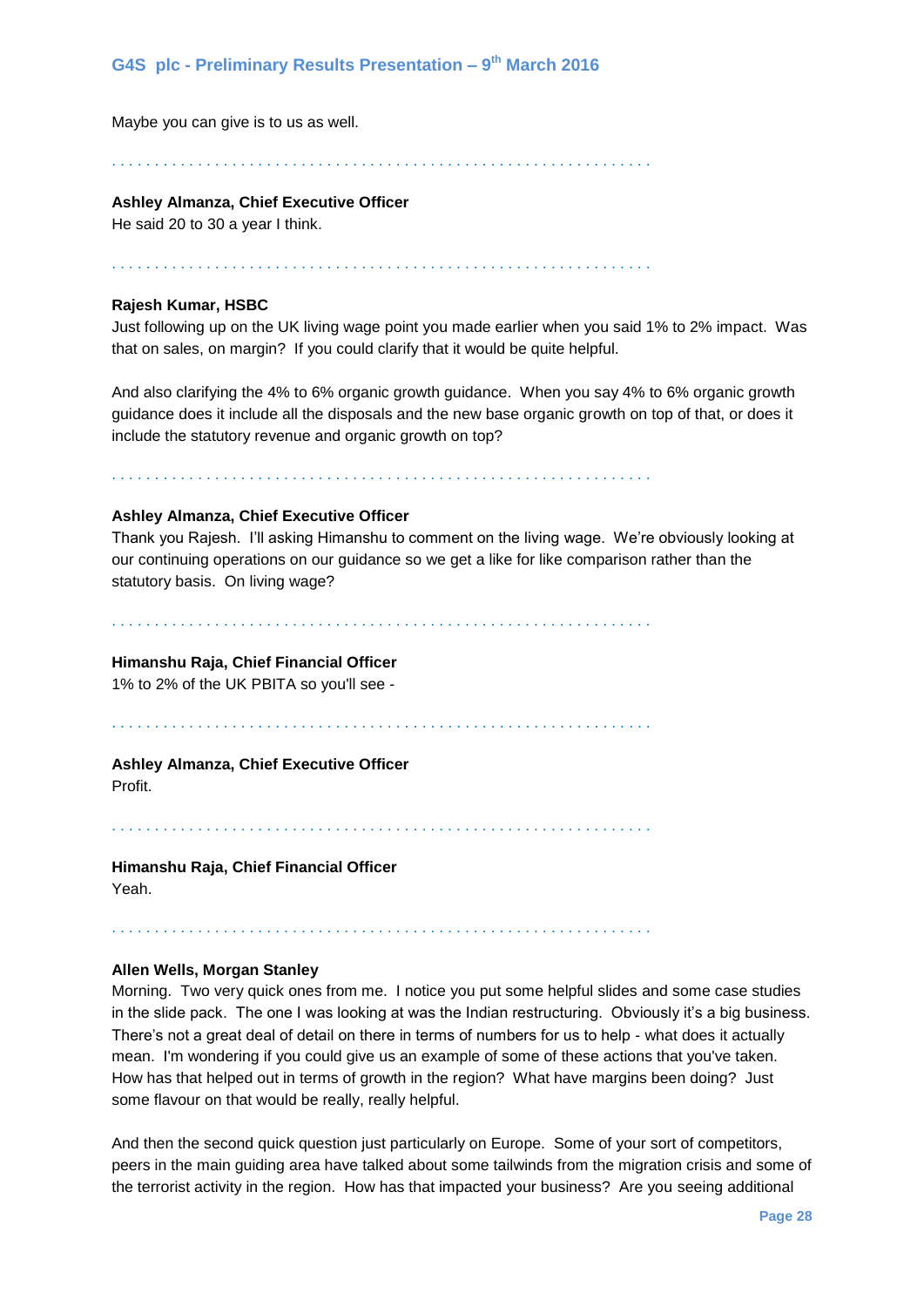work coming in through sort of policing and securing both on a government side or on a corporate side where there's additional demand?

. . . . . . . . . . . . . . . . . . . . . . . . . . . . . . . . . . . . . . . . . . . . . . . . . . . . . . . . . . . . . . .

#### **Ashley Almanza, Chief Executive Officer**

So India first. Over a two year period operating profit is up by more than a third and we know that wouldn't have happened if we'd just left it to continue. And when we look at the bottom line in cash generation a one third improvement on the base of - more than one third improvement. So hopefully that gives a bit of quantifiable context.

Europe tailwinds, we have had inbound requests to provide service, immigration services, including border protection and custody of refugees and asylum seekers. In most cases we've turned those down. We've had also requests to provide security for rather than to hold people in custody, to protect them in northwest Europe and we have taken on some of that business. It's quite modest at the moment. There's ongoing demand for it, there probably will be further demand for that given what is happening in northwest Europe, but that's the guiding principle at the moment that we're happy to provide security for refugees and asylum seekers on mainland Europe, but not run border protection or custodial facilities particularly in those areas where large numbers of asylum seekers are now gathering, i.e. south eastern Europe. We've turned those down.

. . . . . . . . . . . . . . . . . . . . . . . . . . . . . . . . . . . . . . . . . . . . . . . . . . . . . . . . . . . . . . .

#### **Allen Wells, Morgan Stanley**

And the rationale, was that reputation or was that more risk around the contracts and the way that the customer was looking to structure them?

. . . . . . . . . . . . . . . . . . . . . . . . . . . . . . . . . . . . . . . . . . . . . . . . . . . . . . . . . . . . . . .

## **Ashley Almanza, Chief Executive Officer**

It was not the contract structure. It was first and foremost operational risk, looking at the operational risk and were we comfortable that we could look after those people, and reputation risk follows from that, but it was first and foremost operational risk.

. . . . . . . . . . . . . . . . . . . . . . . . . . . . . . . . . . . . . . . . . . . . . . . . . . . . . . . . . . . . . . .

#### **Helen Parris, Director of Investor Relations**

I have a couple of the Danish analysts asking me if we've got any update on our Copenhagen listing.

. . . . . . . . . . . . . . . . . . . . . . . . . . . . . . . . . . . . . . . . . . . . . . . . . . . . . . . . . . . . . . .

#### **Ashley Almanza, Chief Executive Officer**

Søren are you able to - the question is update on - ongoing is the answer. Slightly more technical process than I think was envisaged, so ongoing. It's still something that we think makes sense but we obviously want to do it in a way which is respectful of all of the shareholders, particularly the retail shareholders. So we're working our way through that patiently and carefully.

Would you care to add to that Søren?

. . . . . . . . . . . . . . . . . . . . . . . . . . . . . . . . . . . . . . . . . . . . . . . . . . . . . . . . . . . . . . .

**Søren Lundsberg-Nielsen, Group General Counsel** That's fine.